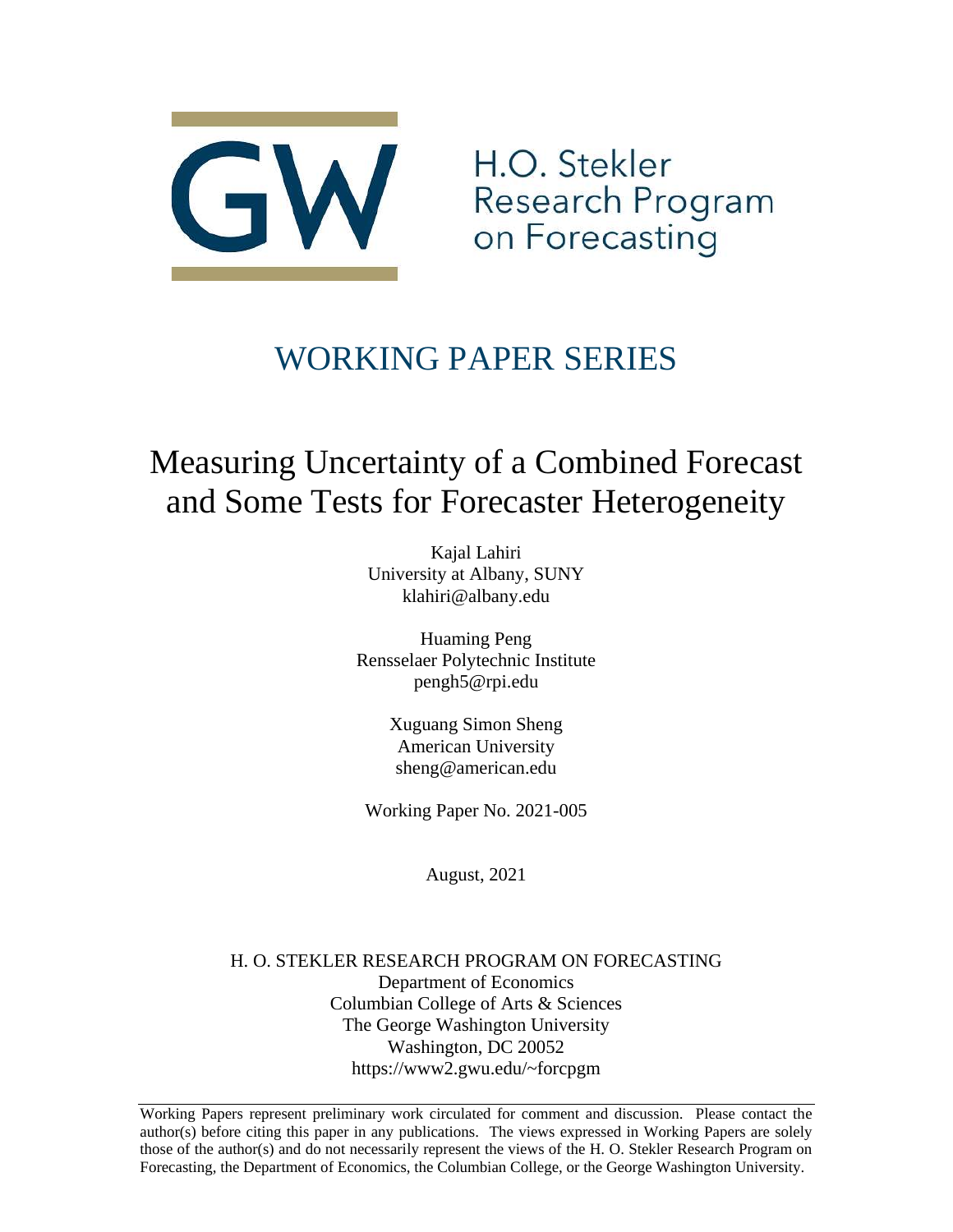## Measuring Uncertainty of A Combined Forecast and Some Tests for Forecaster Heterogeneity<sup>∗</sup>

Kajal Lahiri*<sup>a</sup>* , Huaming Peng*<sup>b</sup>* and Xuguang Simon Sheng*<sup>c</sup> <sup>a</sup>University at Albany, SUNY <sup>b</sup>Rensselaer Polytechnic Institute <sup>c</sup>American University*

#### **Abstract**

From the standpoint of a policy maker who has access to a number of expert forecasts, the uncertainty of a combined or ensemble forecast should be interpreted as that of a typical forecaster randomly drawn from the pool. This uncertainty formula should incorporate forecaster discord, as justified by (i) disagreement as a component of combined forecast uncertainty, (ii) the model averaging literature and (iii) central banks' communication of uncertainty via fan charts. Using new statistics to test for the homogeneity of idiosyncratic errors under the joint limits with both *T* and *n* approaching infinity simultaneously, we find that some previously used measures can significantly underestimate the conceptually correct benchmark forecast uncertainty.

JEL classification: C12; C33; E37

Keywords: Central Bank Communication, Disagreement, Ensemble, Forecast Combination, Panel Data, Uncertainty

<sup>∗</sup>We are indebted to Hashem Pesaran for giving us many helpful comments at the World Congress of the Econometric Society in Shanghai. Earlier versions of this paper were also presented at the Econometric Society winter meeting, IAAE annual conference, London Conference on "Uncertainty and Economic Forecasting", and CIRET Workshop on "Economic Cycles and Uncertainty". We thank Todd Clark, David Draper, David Hendry, Allan Timmermann, Ken Wallis, Mark Watson and an anonymous referee for many constructive suggestions, and Recai Yucel for sharing his expertise on multiple imputations. Cheng Yang and Herbert Zhao provided able research assistance. For supplemental information, see the online appendix at [https://www.cesifo.org/en/publikationen/2020/working-paper/](https://www.cesifo.org/en/publikationen/2020/working-paper/measuring-uncertainty-combined-forecast-and-some-tests-forecaster) [measuring-uncertainty-combined-forecast-and-some-tests-forecaster](https://www.cesifo.org/en/publikationen/2020/working-paper/measuring-uncertainty-combined-forecast-and-some-tests-forecaster)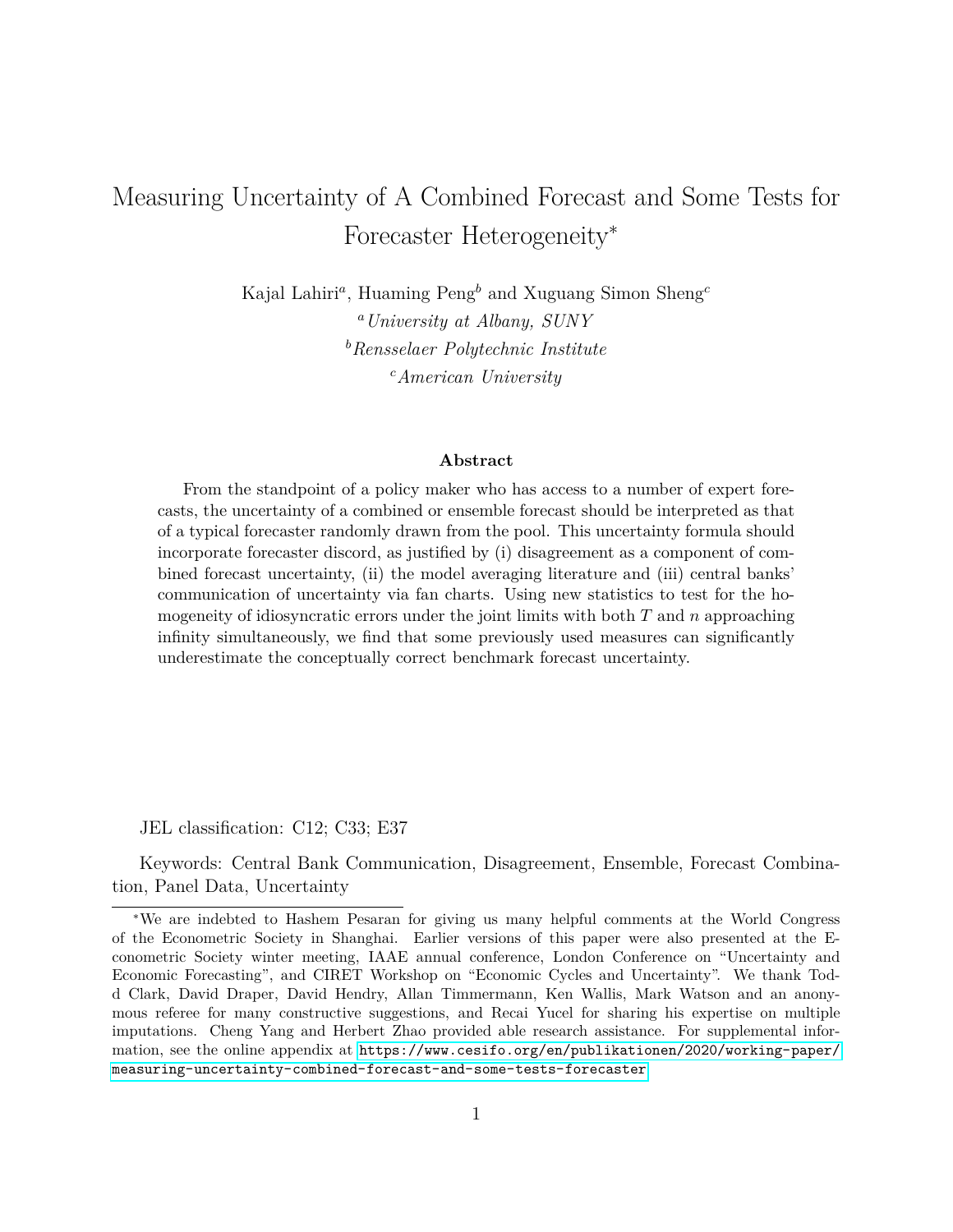### **1 Introduction**

Consider the problem of a macro policy maker who often has to aggregate a number of expert forecasts for the purpose of a uniform policy making. A general solution was provided by [Bates and Granger](#page-24-0) [\(1969\)](#page-24-0) who have inspired extensive research on forecast combination, as evidenced by two comprehensive surveys in [Clemen](#page-25-0) [\(1989\)](#page-25-0) and [Timmermann](#page-30-0) [\(2006\)](#page-30-0), and many additional papers since  $2006<sup>1</sup>$  $2006<sup>1</sup>$  $2006<sup>1</sup>$ . The solution based on minimizing the mean squared error of the combined forecasts calls for a performance-based weighted average of individual forecasts with precision of the combined forecast that is readily shown to be better than any of the constituent elements under reasonable conditions.[2](#page-2-1) Thus, [Wei and Yang](#page-30-1) [\(2012\)](#page-30-1) characterize this approach as "combination for improvement." However, many studies have found that a simple average is often as good as the Bates-Granger estimator, possibly due to large estimation error of the weights, the variances of individual forecast errors being the same or their pair-wise correlations being the same; see, e.g. [Bunn](#page-25-1) [\(1985\)](#page-25-1), [Clemen](#page-25-2) [and Winkler](#page-25-2) [\(1986\)](#page-25-2), [Gupta and Wilton](#page-27-0) [\(1987\)](#page-27-0), [Palm and Zellner](#page-29-0) [\(1992\)](#page-29-0) and [Smith and](#page-30-2) [Wallis](#page-30-2) [\(2009\)](#page-30-2), among many others. Under the standard factor decomposition of a panel of forecasts, where the cross correlations of forecast errors can be attributed to a common aggregate shock, the precision of this equally-weighted average is simply a function of the variance of this common shock that nets out the uncertainty associated with idiosyncratic errors. This precision formula should be enriched with disagreement, as motivated by a variety of theoretical, empirical, and policy factors.

<span id="page-2-0"></span>As Timmermann (2006, p.141) has noted, heightened discord among forecasters, *ceteris*

<sup>&</sup>lt;sup>1</sup>[Granger and Jeon](#page-27-1) [\(2004\)](#page-27-1) call this approach of making inference based on combined outputs from alternative models as "thick modeling."

<span id="page-2-1"></span><sup>2</sup>The superior performance of the consensus forecast relative to individual forecasts follows from Jensen's inequality, which states that with convex loss functions, the loss associated with the mean forecast is generally less than the mean loss of individual forecasts, cf. [Manski](#page-29-1) [\(2011\)](#page-29-1). See also [Granger](#page-27-2) [\(1989\)](#page-27-2), [Makridakis](#page-28-0) [\(1989\)](#page-28-0), [Diebold and Lopez](#page-26-0) [\(1996\)](#page-26-0), [Newbold and Harvey](#page-29-2) [\(2001\)](#page-29-2) and [Hendry and Clements](#page-27-3) [\(2004\)](#page-27-3) for discussing why combining is beneficial due to unobserved information sets, diversification gains, insurance against structural breaks and misspecifications.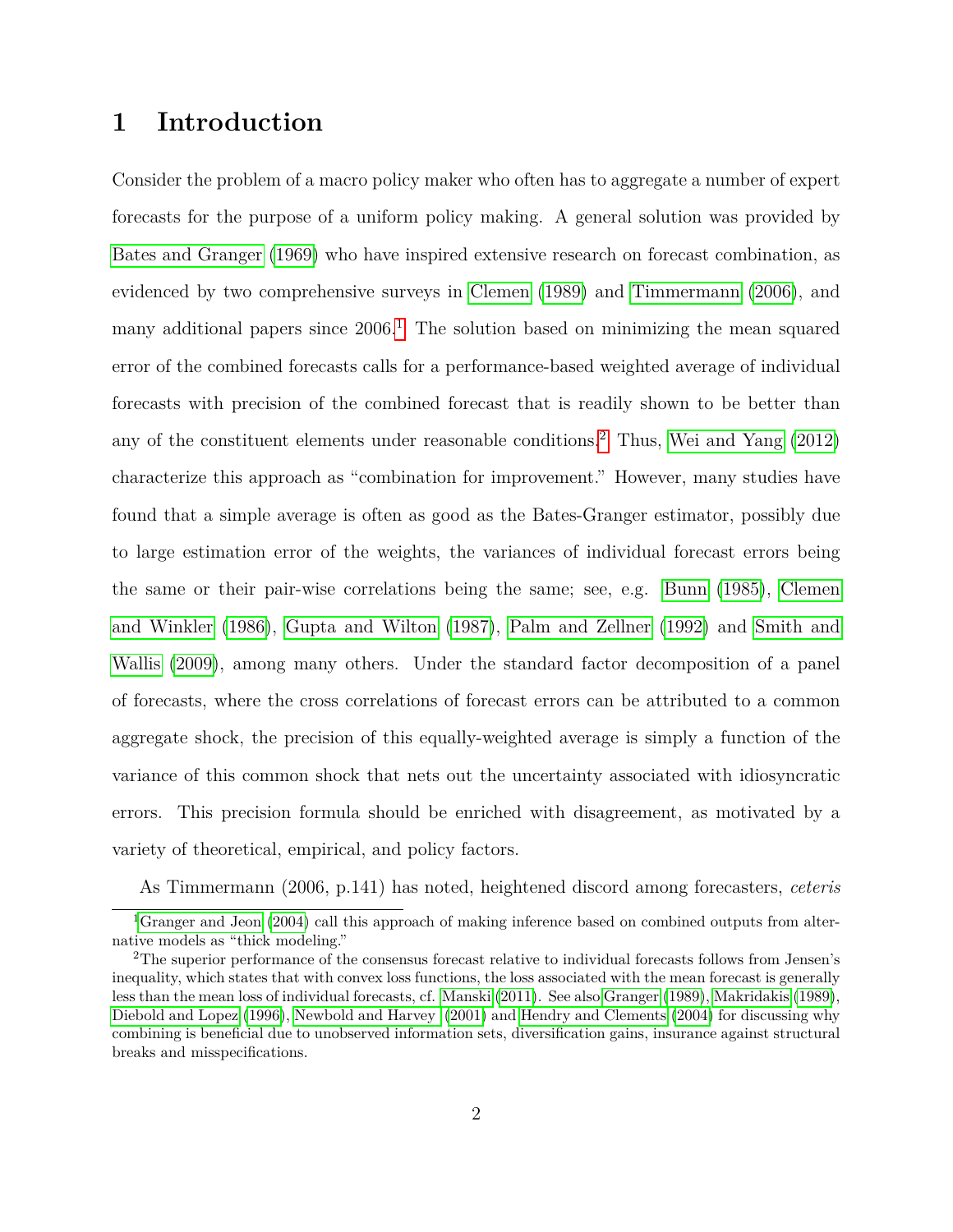*paribus*, may be indicative of higher uncertainty in the combined forecast from the standpoint of a policy maker. Thus, the precision formula for the average (or "consensus") forecast should reflect disagreement among experts as part of forecast uncertainty, which is desirable in many situations. On the other hand, the use of disagreement as a sole proxy for forecast uncertainty continues to be debated in other contexts.

Another justification for incorporating disagreement as part of aggregate uncertainty comes from the rich literature on model averaging pioneered by [Leamer](#page-28-1) [\(1978\)](#page-28-1). [Draper](#page-26-1) [\(1995\)](#page-26-1) and [Buckland, et al.](#page-25-3) [\(1997\)](#page-25-3) present cogent explications of the result using Bayesian and Frequentist approaches respectively. See [Hansen](#page-27-4) [\(2008\)](#page-27-4) and [Amisano and Geweke](#page-24-1) [\(2017\)](#page-24-1) for more recent advances.

A third consideration for using a theoretically sound uncertainty measure of the consensus forecast comes from the recent advances in the presentation and communication strategies by a number of central banks, pioneered by Bank of England's fan charts to report forecast uncertainty. For the credibility of forecasts in the long run, it is essential that the reported confidence bands for forecasts be properly calibrated. In the U.S., from November 2007, all FOMC members are required to provide their judgments as to whether the uncertainty attached to their projections is greater than, smaller than, or broadly similar to typical levels of forecast uncertainty in the past. In order to aid each FOMC member to report their personal uncertainty estimates, [Reifschneider and Tulip](#page-29-3) [\(2019\)](#page-29-3) have provided a measure for gauging the average magnitude of historical uncertainty using information on past forecast errors from a number of private and government forecasters. These benchmark estimates for a number of target variables are reported in the minutes of each FOMC meeting and are used by the public to interpret the responses of the FOMC participants. We show how this measure incorporates the disagreement amongst forecasters as a component of forecast uncertainty, but particular formula used may underestimate the true historical uncertainty if the individual forecast errors are heterogeneous. Given that these historical benchmark numbers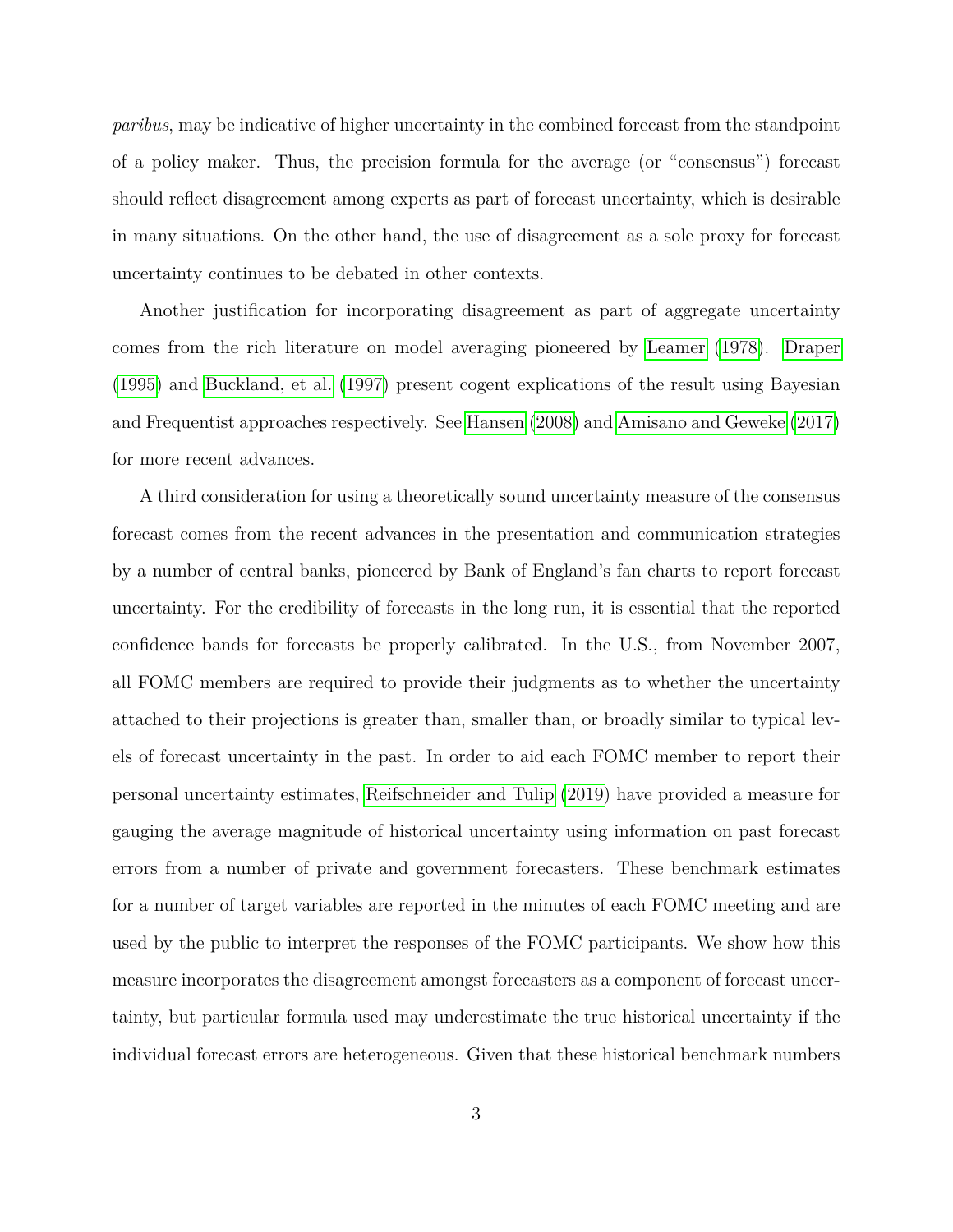are fed into the highest level of national decision making, a careful examination of a number of alternative uncertainty measures relevant for a policy maker cannot be overemphasized.

In this paper we establish the asymptotic limits for these alternative measures of uncertainty under the joint limits with both the time series (*T*) and cross section (*n*) dimensions approaching infinity simultaneously, and develop tests to check if the uncertainty measures are statistically different and the forecasters are exchangeable. We build on [Issler and Lima](#page-27-5) [\(2009\)](#page-27-5), who have shown the optimality of the (bias-corrected) simple average forecast using panel data sequential asymptotics. Our tests identify the differences in the idiosyncratic error variances, in addition to the differences in the means, and thus shed new light on the heterogeneity of expectation formation processes.<sup>[3](#page-4-0)</sup> A Monte Carlo study confirms that the test performs well in our context. We use individual forecasts from the Survey of Professional Forecasters (SPF) and the Michigan Survey of Consumers (MSC) to show that the uncertainty measure conventionally attached to a consensus forecast using the Bates-Granger approach and the [Reifschneider and Tulip](#page-29-3) [\(2019\)](#page-29-3) [hereafter RT] benchmark measure can underestimate the true uncertainty under certain circumstances. Similar to [Rossi and Sekh](#page-30-3)[posyan](#page-30-3) [\(2015\)](#page-30-3) and [Jo and Sekkel](#page-28-2) [\(2019\)](#page-28-2), our measure is based on subjective forecasts of market participants and reflects their perceived uncertainty. In contrast to these two papers, but like RT, we include both common and idiosyncratic uncertainty in the measurement and provide the typical levels of uncertainty seen on average over history. Our test also confirms these results at the 1% level for multiple forecast horizons.

The plan of the paper is as follows. Section 2 derives the relationship between disagreement and overall forecast uncertainty. Section 3 compares different measures of historical uncertainty and develops a new test for forecaster homogeneity. In Section 4 we use SPF data on real GDP and inflation forecasts by experts and the MSC data on price expectations

<span id="page-4-0"></span><sup>3</sup>See, e.g. [Lahiri and Sheng](#page-28-3) [\(2008\)](#page-28-3), [Patton and Timmermann](#page-29-4) [\(2010\)](#page-29-4), and [Andrade, et al.](#page-24-2) [\(2016\)](#page-24-2). [Pesaran](#page-29-5) [and Weale](#page-29-5) [\(2006\)](#page-29-5) contains an early elaboration of many of these issues.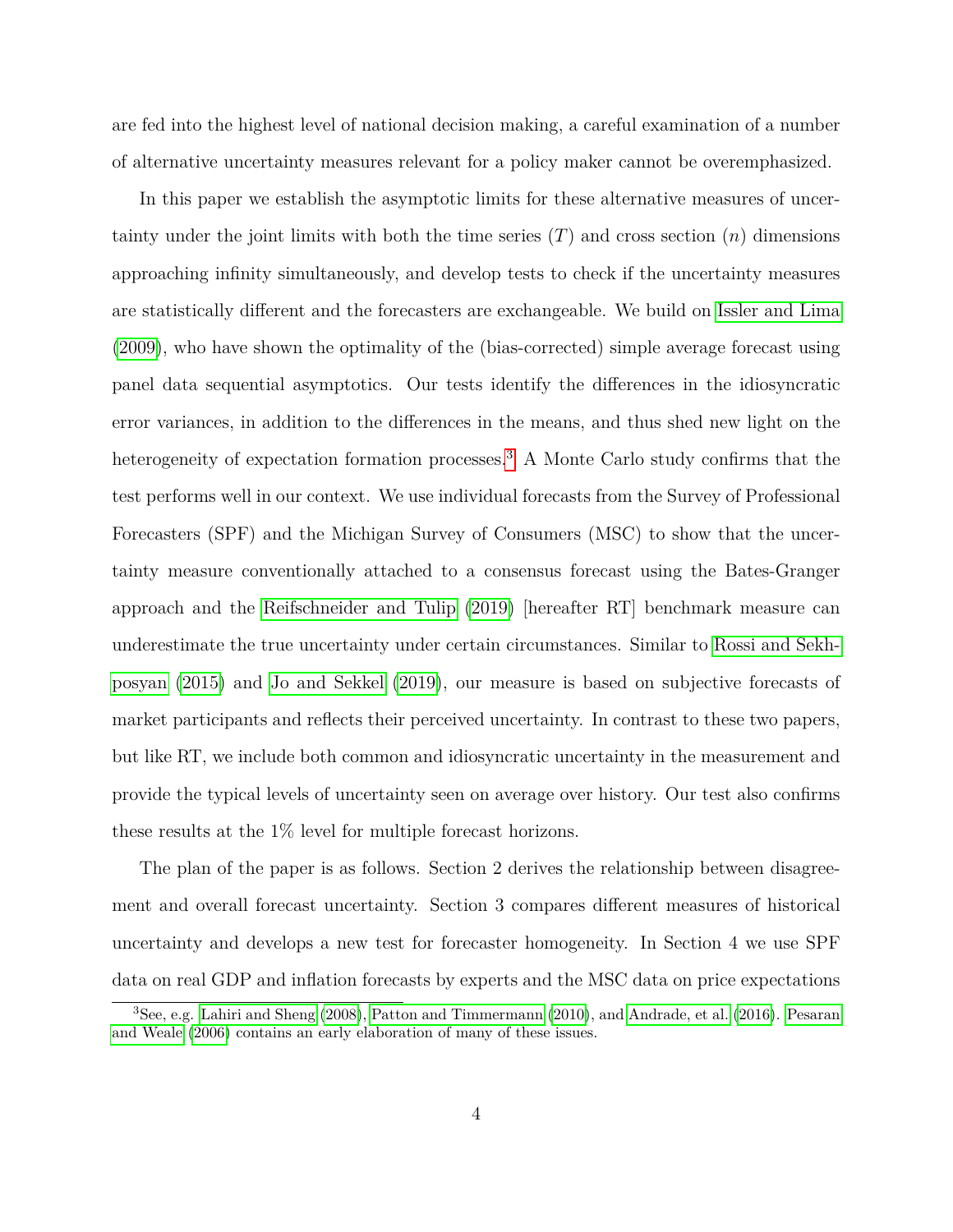made by households to highlight the differences in the alternative uncertainty measures, and implement our test for forecaster homogeneity. [Pesaran](#page-29-6) [\(1987\)](#page-29-6) established the value of using survey data in measuring uncertainty and testing for rationality. Finally, Section 5 summarizes the results and presents some concluding remarks. Proofs of theorems and corollaries in Section 3 are relegated to the unpublished mathematical appendix in Lahiri, Peng and Sheng (2020).

### **2 Uncertainty and Disagreement**

Let  $Y_t$  be the random variable of interest,  $F_{ith}$  be the forecast of  $Y_t$  made by individual *i* at time  $t - h$ . Then individual *i*'s forecast error,  $e_{ith}$ , can be defined as

$$
e_{ith} = A_t - F_{ith},\tag{1}
$$

where  $A_t$  is the actual realization of  $Y_t$ . Following a long tradition, e.g., [Davies and Lahiri](#page-26-2) [\(1995\)](#page-26-2) and [Gaglianone and Lima](#page-26-3) [\(2012\)](#page-26-3), we write  $e_{ith}$  as the sum of an individual bias,  $\mu_{it}$ , a common component,  $\lambda_{th}$  and idiosyncratic errors,  $\varepsilon_{ith}$ :

$$
e_{ith} = \mu_{ith} + \lambda_{th} + \varepsilon_{ith}, \qquad (2)
$$

where  $\mu_{ith}$  is nonrandom and time-varying,  $\lambda_{th}$  represents the cumulative weighted effect of all independent shocks that occurred from *h*-period ahead to the end of target year *t*. Thus, even if forecasters make "perfect" forecasts, the forecast error may still be nonzero due to shocks  $(\lambda_{th})$ , which are, by nature, unpredictable. Forecasters, however, do not make "perfect" forecasts even in the absence of unanticipated shocks. This "lack of perfection" is due to other factors (e.g., differences in information processing, loss functions, interpretation, judgment, and forecasting models) specific to a given individual at a given point in time and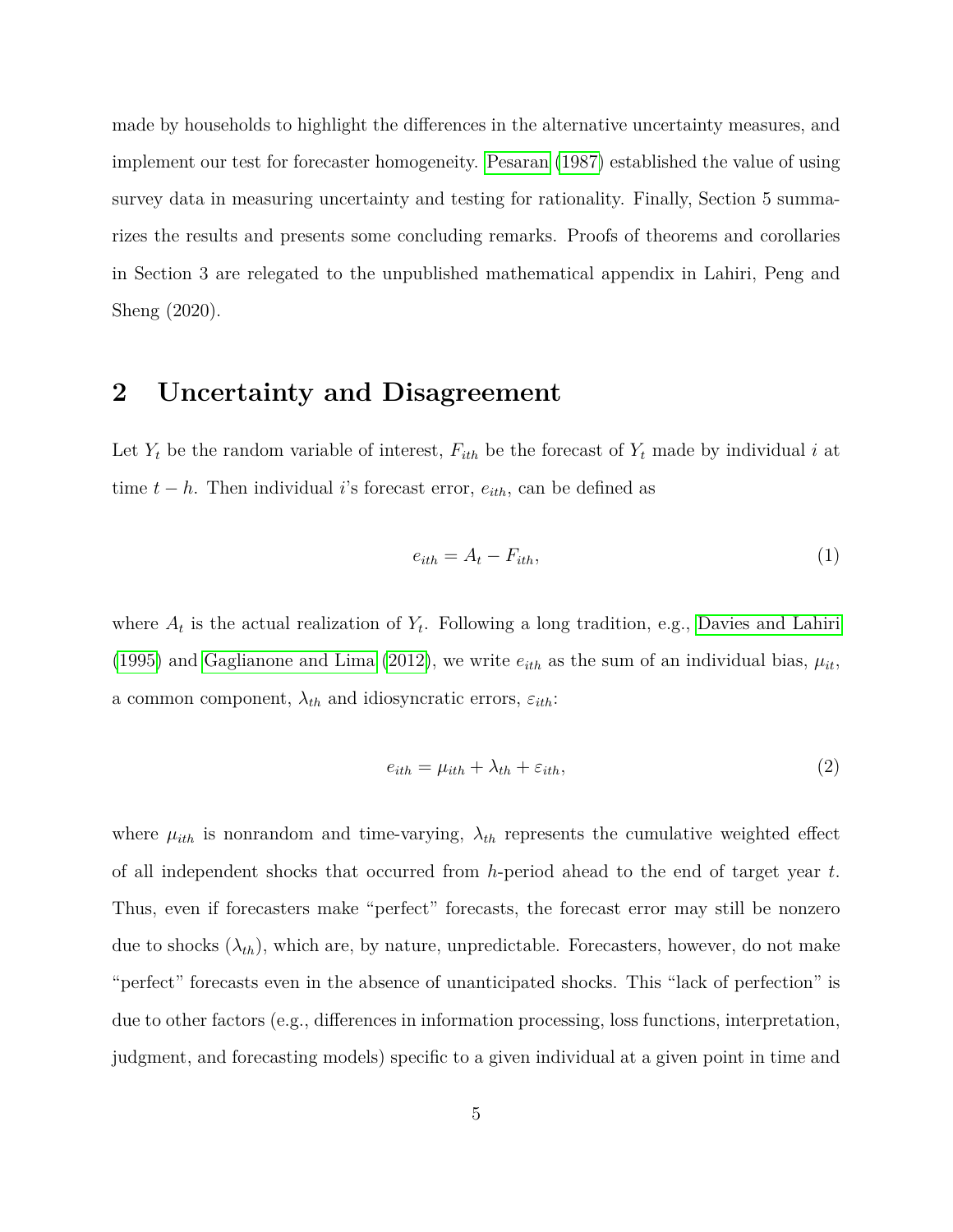is represented by the idiosyncratic error,  $\varepsilon_{ith}$ .

In order to establish the relationship between different measures of uncertainty and derive their asymptotic limits, we make the following simplifying assumptions:

#### **Assumption 1 (Bias)**

 $\mu_{it}$  is nonstochastic for all *i* and all *t* with sup  $\frac{1}{T}$  $\sum_{i=1}^{T}$  $\sum_{t=1}^{T} \mu_{it}^4 = O((Tn)^{-\alpha})$  for some  $\alpha \geq 2$ .

### **Assumption 2 (Common Shocks)**

 $\lambda_{th} = \sum_{k=0}^{h-1} \theta_k \zeta_{thk}$  with  $\theta_0 = 1$ ,  $|\theta_k| < \infty$  for  $k = 1, \ldots, h-1$ , where  $\zeta_{thk}$ , occurred from *k*-period ahead to the end of target year *t*, are economic shocks that are uncorrelated across *k*, and stationary ergodic over *t* such that  $E(\zeta_{thk}) = 0$ ,  $E(\zeta_{thk}^2) = \sigma_{\zeta_{hk}}^2$ ,  $E|\zeta_{thk}|^{4+\delta} < \infty$  and  $var\left(\frac{1}{\sqrt{2}}\right)$  $\frac{T}{T} \sum_{t=1}^{T}$ *t*=1  $\left(\sum_{k=0}^{h-1} \theta_k \zeta_{thk}\right)^2$  $\rightarrow \varphi_{\lambda h}$  with  $0 < \varphi_{\lambda h} < \infty$  as  $T \rightarrow \infty$ .

### **Assumption 3 (Idiosyncratic Shocks)**

 $\varepsilon_{ith}$  is independent identically distributed over *t*, and independent potentially non-identically distributed across *i* with  $E\varepsilon_{ith} = 0$ ,  $E\varepsilon_{ith}^2 = \sigma_{\varepsilon ih}^2$ ,  $\sigma_{\varepsilon h}^2 = \lim_{n \to \infty} \frac{1}{n} \sum_{i=1}^n$ *i*=1  $\sigma_{\varepsilon i h}^2$ ,  $E \varepsilon_{i t h}^3 = 0$ ,  $E(\varepsilon_{i t h}^4) =$  $\omega_{\varepsilon i h}$  such that  $\inf_{i} \sigma_{\varepsilon i h}^{2} > 0$ , sup  $E\varepsilon_{ith}^8 < \infty$ . In addition,  $\omega_{\varepsilon ih} = \omega_{\varepsilon jh}$  whenever  $\sigma_{\varepsilon i}^2 = \sigma_{\varepsilon j}^2$ .

#### **Assumption 4 (Relations)**

*λ*<sub>*th*</sub> is independent of  $\varepsilon$ <sub>*ish*</sub> for all *i*, *t* and *s*.

**Remark 1.** *Assumption 1 allows for time-varying nonrandom bias, which is more general than the time-invariant assumption made in the literature (for example, [Issler and Lima](#page-27-5) [\(2009\)](#page-27-5)*) and hence potentially has a wider range of applications. The condition  $\frac{1}{T} \sum_{i=1}^{T}$  $\sum_{t=1}^{1} \mu_{ith}^4 =$  $O_p((Tn)^{-\alpha})$  *for some*  $\alpha \geq 2$  *helps to ensure that individual bias is negligible in the asymptotic limits involving various ex post measures of forecast uncertainty. The eventually vanishing bias condition is in line with the spillover effect that the bias gets smaller as more forecasters learn from each other, and consistent with the empirical evidence that forecasters' biases diminish over time as they gain experience, cf. [Pesaran](#page-29-6) [\(1987\)](#page-29-6) and [Lahiri and Sheng](#page-28-3) [\(2008\)](#page-28-3).*[4](#page-6-0)

<span id="page-6-0"></span><sup>&</sup>lt;sup>4</sup>[Reifschneider and Tulip](#page-29-3) [\(2019\)](#page-29-3) report the biases to be transitory. See also [Clark, et al.](#page-25-4) [\(2020\)](#page-25-4) who make a similar assumption. Note that our bias condition allows for heterogenous rates of individual biases approaching zero.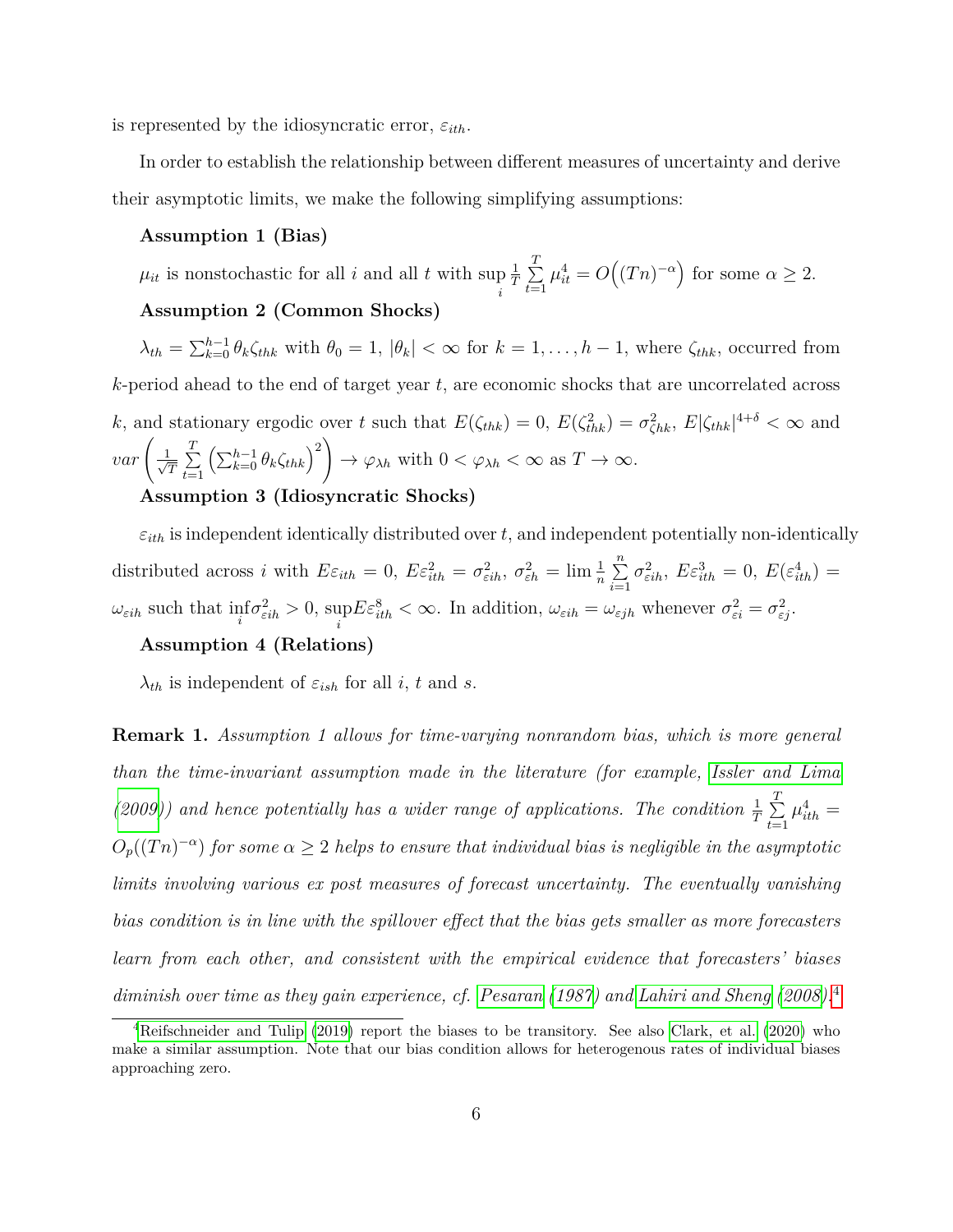*Assumption 2 implies that λth is a stationary ergodic moving average process of order at most*  $h-1$  *with*  $E\lambda_{th} = 0$ ,  $E\lambda_{th}^2 = \sigma_{\lambda h}^2 = \sum_{k=1}^{h-1}$  $\sum_{k=0}^{n-1} \theta_k \sigma_{\zeta hk}^2$ ,  $E |\lambda_{th}|^{4+\delta} < \infty$  for some  $\delta > 0$ , and  $var\left(\frac{1}{\sqrt{2}}\right)$  $\frac{T}{T} \sum_{t=1}^{T}$  $\sum_{t=1}^T \lambda_{th}^2$   $\rightarrow \varphi_\lambda$  *as*  $T \rightarrow \infty$ *. Thus, this condition is almost identical to the assumption in [Issler and Lima](#page-27-5) [\(2009\)](#page-27-5) except for the higher moment condition, which, together with the higher moment assumption of*  $\varepsilon_{ith}$ *, is required to establish the asymptotic limits in Theorem 1. Assumption 3 is standard in errors component or factor analysis. It can be readily extended, at the expense of some technical complication, to allow for both some weak time dependence and cross-sectional dependence of groupwise block form brought by some residual group-wide influences.*<sup>[5](#page-7-0)</sup> *The requirement,*  $\omega_{\varepsilon ih} = \omega_{\varepsilon jh}$  *whenever*  $\sigma_{\varepsilon ih}^2 = \sigma_{\varepsilon jh}^2$ , *though slightly restrictive, still allows for a wide range of probability distributions such as normal, t, and uniform distributions with zero mean. The independence of*  $\lambda_{th}$  *and*  $\varepsilon_{ish}$  *in Assumption* 4 *is common in errors component or factor models.*

Taken together, the assumptions 1-4 imply that the individual forecast error is not only an asymptotic stationary and ergodic process for any given horizon *h*, but also has a factor structure interpretation. Given a panel of forecasts, [Lahiri and Sheng](#page-28-4) [\(2010\)](#page-28-4) decompose the average squared individual forecast errors as

<span id="page-7-1"></span>
$$
\frac{1}{n}\sum_{i=1}^{n}e_{ith}^{2} = (A_{t} - F_{\cdot th})^{2} + \frac{1}{n}\sum_{i=1}^{n}(F_{ith} - F_{\cdot th})^{2},\tag{3}
$$

where  $F_{th} = \frac{1}{n}$  $\frac{1}{n}\sum_{j=1}^{n} F_{jth}$ . The simple average  $\frac{1}{n}\sum_{i=1}^{n} e_{ith}^2$  can be viewed as the volatility associated with a representative forecaster, selected randomly from among all forecasters, e.g. [Giordani and Söderlind](#page-27-6) [\(2003\)](#page-27-6), [Lahiri and Sheng](#page-28-4) [\(2010\)](#page-28-4), and [Ozturk and Sheng](#page-29-7) [\(2018\)](#page-29-7). This decomposition of the uncertainty of a typical forecaster is consistent with the vast literature on the capital asset pricing model that decomposes the return volatility of a typical

<span id="page-7-0"></span><sup>5</sup>For example, some residual group-wide influences, resulting from the facts that groups of forecasters may adopt similar models, loss functions, judgements of interpretations under certain circumstances, may not be strong enough or explicit enough to be embodied in specific common factors.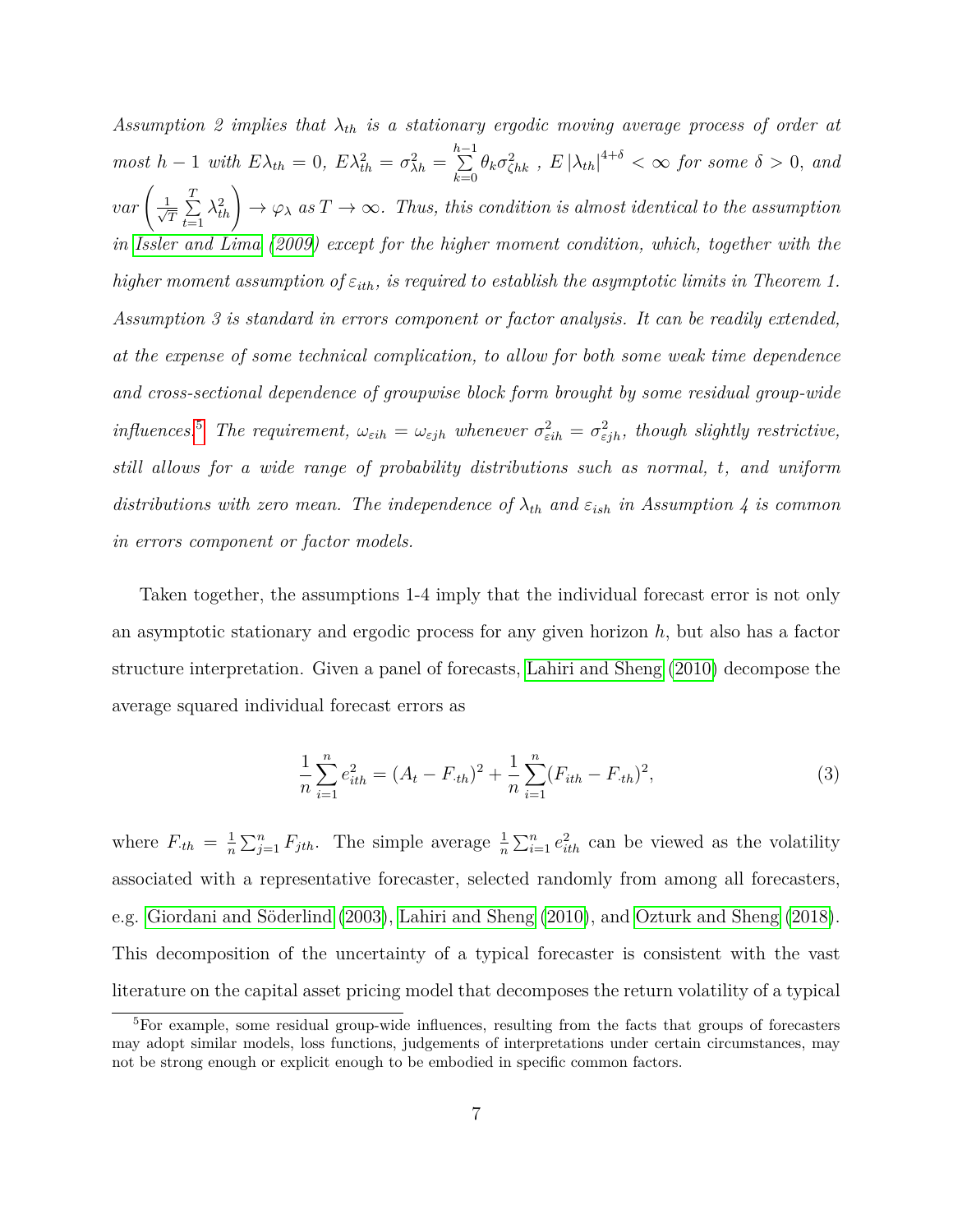stock into market volatility and firm-specific volatility; see, e.g. [Campbell, et al.](#page-25-5) [\(2001\)](#page-25-5).

By taking time average on both sides of equation [\(3\)](#page-7-1), we get an empirical measure of historical forecast uncertainty based on past errors such that

<span id="page-8-0"></span>
$$
\frac{1}{nT} \sum_{t=1}^{T} \sum_{i=1}^{n} e_{ith}^2 = \frac{1}{T} \sum_{t=1}^{T} (A_t - F_{th})^2 + \frac{1}{nT} \sum_{t=1}^{T} \sum_{i=1}^{n} (F_{ith} - F_{th})^2.
$$
\n(4)

Equation [\(4\)](#page-8-0) states that the squared measure can be decomposed into two components: uncertainty that is common to all forecasters and uncertainty that arises from heterogeneity of individual forecasters. The first component is the empirical variance of the average that is conventionally taken as the uncertainty of the consensus forecast; see, e.g. [Patton and](#page-29-8) [Timmermann](#page-29-8) [\(2011\)](#page-29-8) and [Clements](#page-25-6) [\(2014\)](#page-25-6). The second component is the disagreement among forecasters. Similar decomposition of uncertainty is also obtained by [Draper](#page-26-1) [\(1995\)](#page-26-1) in assessing model uncertainty via Bayesian approach. [Geweke and Amisano](#page-27-7) [\(2014\)](#page-27-7) presented a parallel decomposition of predictive variance from Bayesian model averaging in terms of intrinsic and extrinsic variances.

By virtue of the assumptions 1-4, the population analog of equation [\(4\)](#page-8-0) is given by

<span id="page-8-1"></span>
$$
\frac{1}{n}\sum_{i=1}^{n} E(e_{ith}^2) = \sigma_{\lambda h}^2 + \frac{1}{n}\sum_{i=1}^{n} \sigma_{\varepsilon ih}^2 + \frac{1}{n}\sum_{i=1}^{n} \lim_{T \to \infty} \frac{1}{T} \sum_{t=1}^{T} \mu_{ith}^2.
$$
 (5)

It is now obvious from equation [\(5\)](#page-8-1) that the squared uncertainty of a typical forecaster arises from the variance of the aggregate shock common to all forecasters and from the heterogeneity of individual forecasters that contains both the average idiosyncratic variance and the average of the variance of individual biases. What is not readily recognized in the literature is that apart from the disagreement coming from time-varying systematic biases  $(i.e., \frac{1}{1})$ *n*  $\sum_{n=1}^{\infty}$ *i*=1 lim *T*→∞ 1 *T*  $\sum$ *T t*=1  $\mu_{ith}^2$ ), the average of individual variances also contains a disagreement component coming from  $\frac{1}{n} \sum_{i=1}^{n} \sigma_{\varepsilon i h}^2$ . In the context of the empirical examples on real GDP and inflation forecasts that we report in Section 4, a *model uncertainty audit* reveals that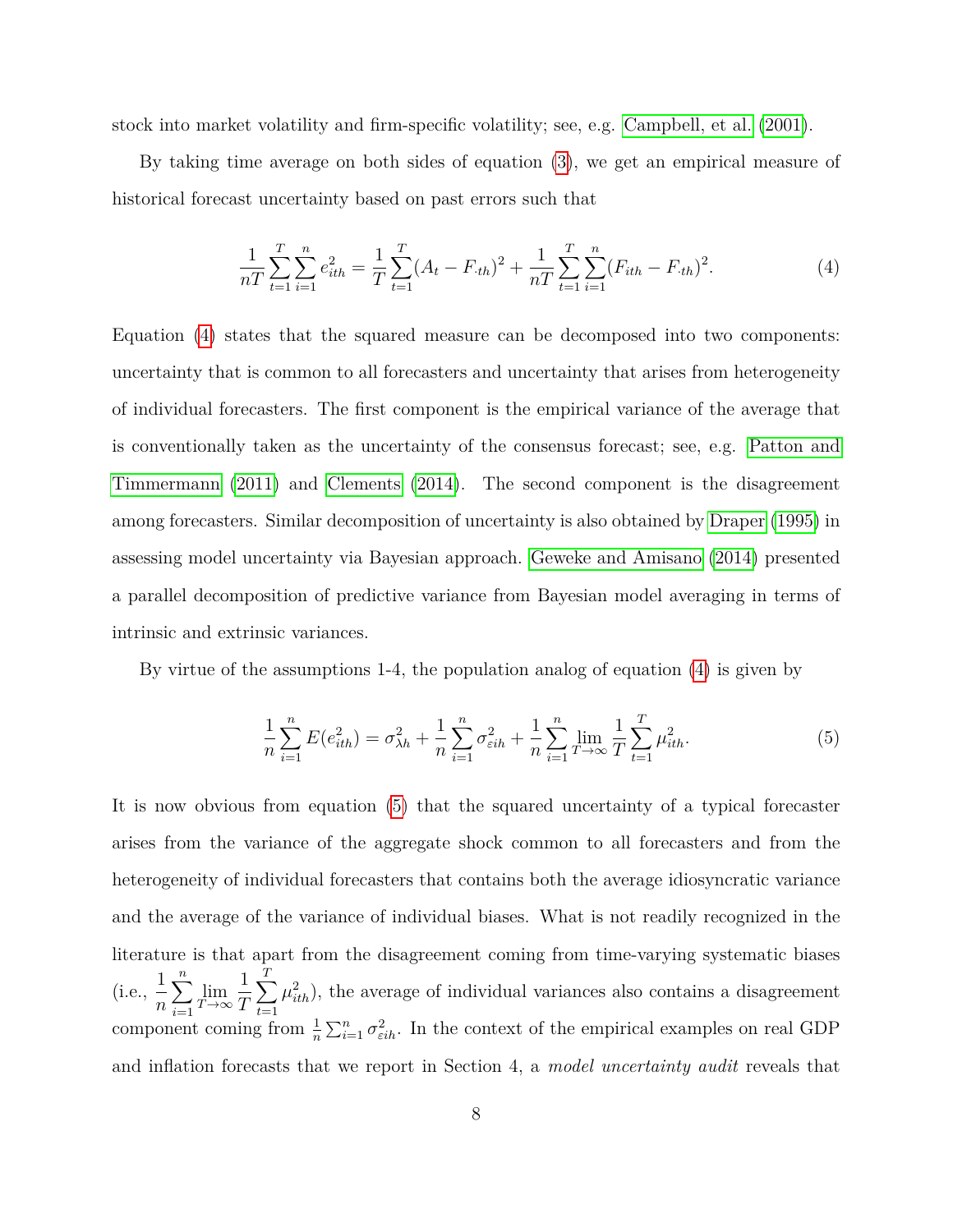the variance explained by the systematic bias component is tiny compared to the other two components in equation [\(5\)](#page-8-1). A similar result on the transitory nature of the individual bias terms is also reported by [Reifschneider and Tulip](#page-29-3) [\(2019\)](#page-29-3).

# **3 Measures of Historical Uncertainty and Tests for Forecaster Homogeneity**

## **3.1 Measures of Forecast Uncertainty and their Asymptotic Properties**

A common practice in the uncertainty literature is to quantify uncertainty in terms of standard deviation. In line with this tradition, taking the square root of the average of the individual variances observed over the sample period in equation [\(4\)](#page-8-0) gives the historical uncertainty faced by a policy maker while using a typical forecaster.

#### **Definition (Forecast combination uncertainty)**

The historical uncertainty of a combined forecast from *n* experts is given by

<span id="page-9-0"></span>
$$
RMSE_{LPS} = \sqrt{\frac{1}{nT} \sum_{t=1}^{T} \sum_{i=1}^{n} e_{ith}^2}.
$$
 (6)

The historical uncertainty measure,  $RMSE_{LPS}$  in equation [\(6\)](#page-9-0), in which the uncertainties add in quadrature is consistent with the standard error propagation formula used for calculating uncertainties among experimental scientists in engineering, physics, chemistry and biology, cf. [Draper](#page-26-1) [\(1995\)](#page-26-1).

On the other hand, the conventional choice as suggested by [Bates and Granger](#page-24-0) [\(1969\)](#page-24-0) is the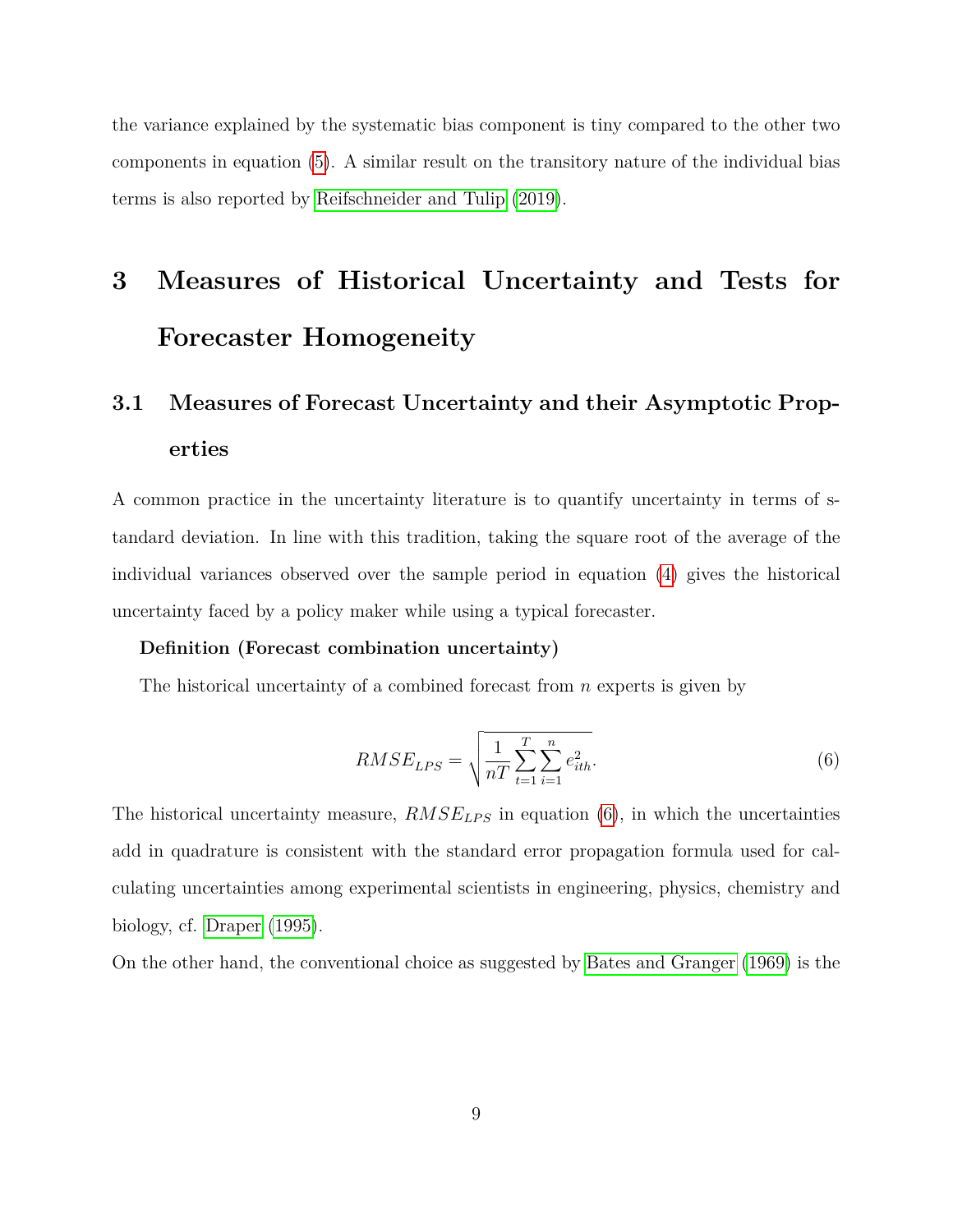root mean squared error (RMSE) of the average forecast

<span id="page-10-2"></span>
$$
RMSE_{AF} = \sqrt{\frac{1}{T} \sum_{t=1}^{T} \left(\frac{1}{n} \sum_{i=1}^{n} e_{ith}\right)^2}.
$$
 (7)

With the stated objective of using forecast errors made by a panel of forecasters to generate a benchmark estimate of historical forecast uncertainty, [Reifschneider and Tulip](#page-29-3) [\(2019\)](#page-29-3) propose the following measure

<span id="page-10-3"></span>
$$
RMSE_{RT} = \frac{1}{n} \sum_{i=1}^{n} \sqrt{\frac{1}{T} \sum_{t=1}^{T} e_{ith}^2}.
$$
\n(8)

They explicitly recognized that the empirical uncertainty faced by a typical forecaster is the average of the estimated individual uncertainty. Along this line, [Jurado, et al.](#page-28-5) [\(2015\)](#page-28-5) proposed an ex post analog of aggregate uncertainty measure. However, as [Boero, et al.](#page-24-3) [\(2008\)](#page-24-3) pointed out, aggregating individual standard deviations as a measure of collective uncertainty would violate the identify in equation [\(4\)](#page-8-0). Obviously,  $RMSE<sub>RT</sub>$  is distinct from *RMSELP S*, and by construction, incorporates partially the disagreement as a component of uncertainty as shown in the following theorem and corollary.

<span id="page-10-0"></span>**Theorem 1.** *Suppose Assumptions 1-4 hold. Then as*  $(n, T \to \infty)$ *,* 

(i) 
$$
\sqrt{T} \left( RMSE_{AF}^2 - \sigma_{\lambda h}^2 - \frac{1}{n^2} \sum_{i=1}^n \sigma_{\varepsilon ih}^2 \right) \rightarrow_d N (0, \varphi_{\lambda h}).
$$
  
\n(ii)  $\sqrt{T} \left( RMSE_{RT}^2 - \left( \frac{1}{n} \sum_{i=1}^n \sqrt{\sigma_{\lambda h}^2 + \sigma_{\varepsilon ih}^2} \right)^2 \right) \rightarrow_d N (0, \phi \varphi_{\lambda h}),$   
\nwhere  $\phi = \left( \lim_{n \to \infty} \frac{1}{n} \sum_{i=1}^n (\sigma_{\lambda h}^2 + \sigma_{\varepsilon ih}^2)^{1/2} \right)^2 \left( \lim_{n \to \infty} \frac{1}{n} \sum_{i=1}^n (\sigma_{\lambda h}^2 + \sigma_{\varepsilon ih}^2)^{-1/2} \right)^2.$   
\n(iii)  $\sqrt{T} \left( RMSE_{LPS}^2 - \left( \sigma_{\lambda h}^2 + \frac{1}{n} \sum_{i=1}^n \sigma_{\varepsilon ih}^2 \right) \right) \rightarrow_d N (0, \varphi_{\lambda h}).$ 

An immediate consequence of Theorem [1](#page-10-0) is Corollary [1.](#page-10-1)

<span id="page-10-1"></span>**Corollary 1.** *Suppose Assumptions 1-4 hold. Then as*  $(n, T \to \infty)$ ,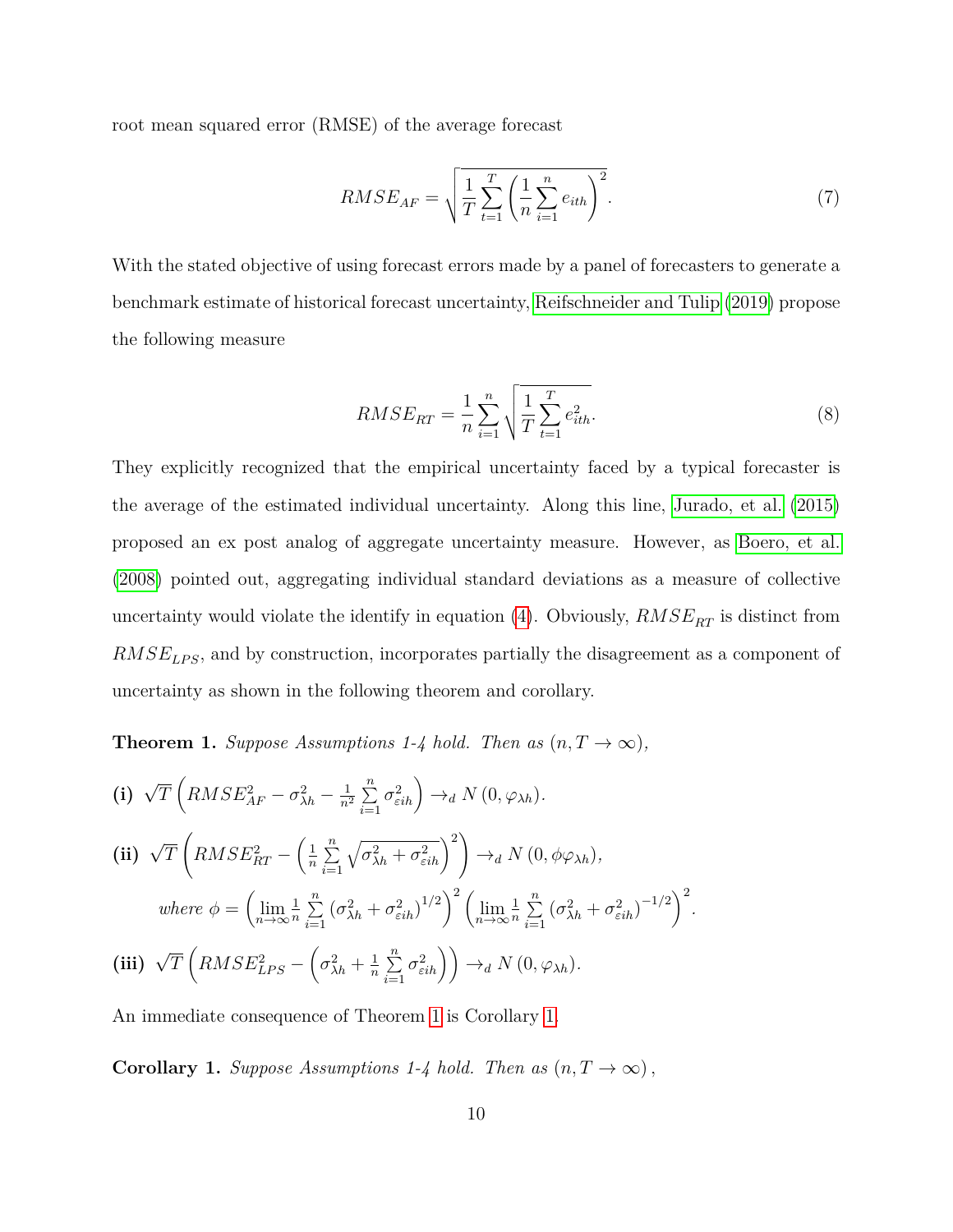(i) 
$$
RMSE_{AF} \rightarrow_p \sigma_{\lambda h}
$$
.  
\n(ii)  $RMSE_{RT} \rightarrow_p \lim_{n \to \infty} \frac{1}{n} \sum_{i=1}^{n} \sqrt{\sigma_{\lambda h}^2 + \sigma_{\varepsilon ih}^2}$ .  
\n(iii)  $RMSE_{LPS} \rightarrow_p \sqrt{(\sigma_{\lambda h}^2 + \sigma_{\varepsilon h}^2)}$ .

**Remark 2.** *RMSEAF tends to ignore the uncertainty associated with the idiosyncratic shocks, especially when n is large since*  $RMSE_{AF}^2 = \sigma_{\lambda h}^2 + \frac{1}{n^2}$  $rac{1}{n^2}$  $\sum_{n=1}^n$ *i*=1  $\sigma_{\varepsilon i h}^2 + O_p(T^{-1/2})$  *with* 1  $\frac{1}{n^2}$   $\sum_{n=1}^n$ *i*=1  $\sigma_{\varepsilon i h}^2 = O(\frac{1}{n})$  $\frac{1}{n}$ ). By contrast, for  $RMSE_{LPS}$ , we have  $RMSE_{LPS}^2 \rightarrow_p \sigma_{\lambda h}^2 + \sigma_{\varepsilon h}^2$  as  $(n, T \rightarrow \infty)$ *. Finally, it is trivial to see that*  $RMSE_{LPS}$  *and*  $RMSE_{AF}$  *yield identical asymptotic limit if and only if*  $\sigma_{\varepsilon h}^2 = 0$ *.* 

<span id="page-11-0"></span>**Remark 3.** *Corollary* [1](#page-10-1) *implies, in light of Jensen's inequality,*  $RMSE_{RT} \leq RMSE_{LPS}$  *in the limit. RMSERT , though allows for some disagreement among forecasters, underestimates the historical uncertainty especially in the presence of unequal idiosyncratic error variances. The amount of underestimation in the limit, obtained via applying second-order Taylor's expansion to*  $\sqrt{1 + (\sigma_{\lambda h}^2 + \sigma_{\varepsilon h}^2)^{-1} (\sigma_{\varepsilon ih}^2 - \sigma_{\varepsilon h}^2)}$ *, is given by* 

<span id="page-11-1"></span>
$$
RMSE_{LPS} - RMSE_{RT} \rightarrow_{p} \frac{1}{8} \left(\sigma_{\lambda h}^{2} + \sigma_{\varepsilon h}^{2}\right)^{-3/2} var(\sigma_{\varepsilon ih}^{2}), \tag{9}
$$

*where*  $var(\sigma_{\varepsilon ih}^2) = \lim_{n \to \infty} \frac{1}{n}$  $\frac{1}{n}$   $\sum_{n=1}^{n}$ *i*=1  $(\sigma_{\varepsilon i h}^2 - \sigma_{\varepsilon h}^2)^2$ . Thus,  $RMSE_{LPS}$  and  $RMSE_{RT}$  are equal in the *limit if and only if*  $var(\sigma_{\epsilon ih}^2) = 0$  *since*  $\frac{1}{8}(\sigma_{\lambda h}^2 + \sigma_{\epsilon h}^2)^{-3/2}$  *is a positive constant.* 

Remark 4. Interestingly,  $RMSE_{RT}$ , as a measure of the typical level of historical uncertain*ty, is potentially more volatile than*  $RMSE_{LPS}$  *because of*  $\phi \geq 1$  *by virtue of Cauchy-Schwarz inequality.*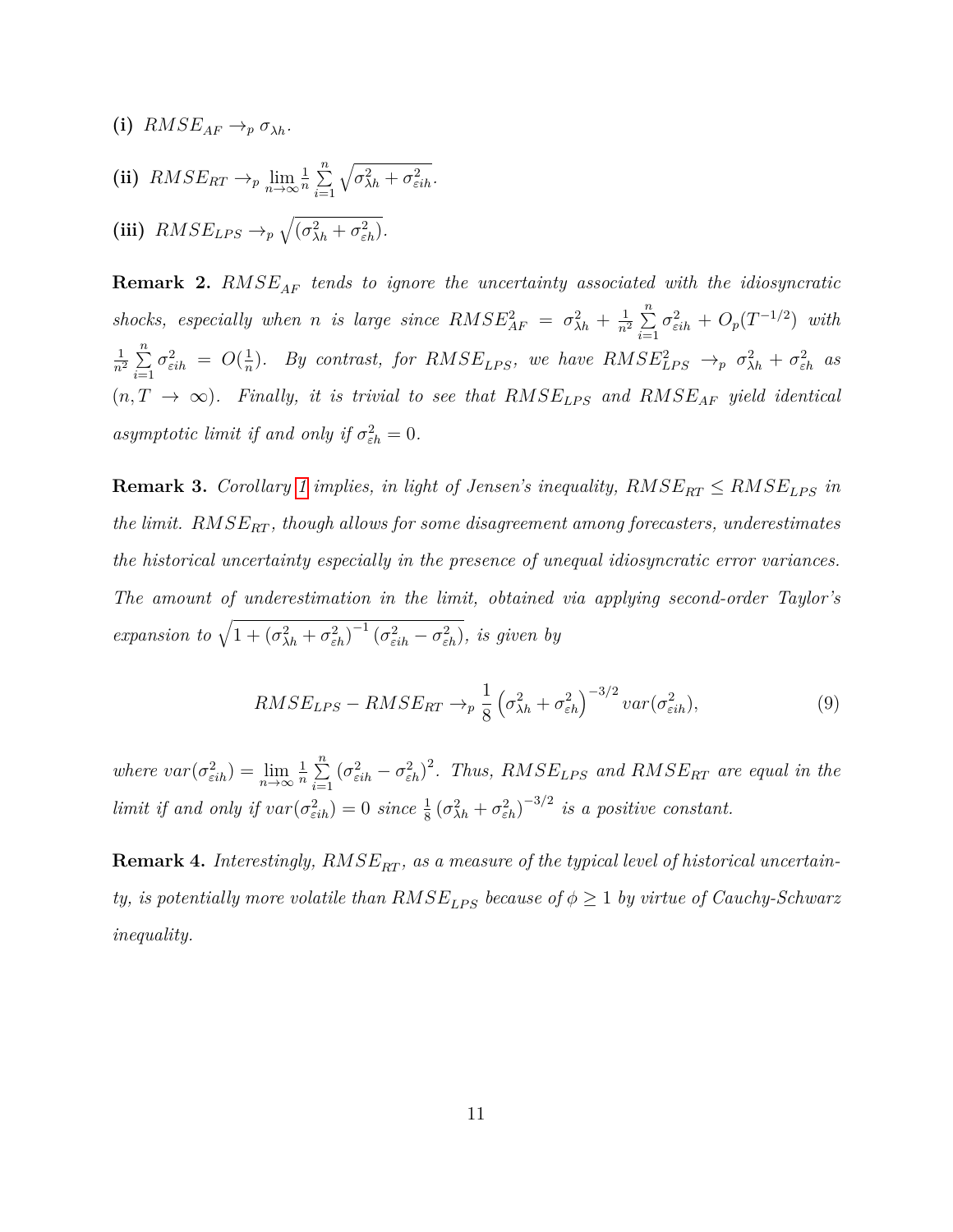## **3.2 Tests for Forecaster Homogeneity and their Asymptotic Distribution**

It is evident from Remark [3](#page-11-0) that testing for the equality of  $RMSE_{LPS}$  and  $RMSE_{RT}$  in the limit is equivalent to testing for  $var(\sigma_{\epsilon ih}^2) = 0$ , that is,  $\sigma_{\epsilon ih}^2 = \sigma_{\epsilon h}^2$  for almost all *i* with *n* approaching infinity. But to examine whether  $RMSE_{RT}$  and  $RMSE_{LPS}$  give statistically different measures of uncertainty in the context of a particular data set, it is necessary to restrict the null hypothesis to  $\sigma_{\epsilon i h}^2 = \sigma_{\epsilon h}^2$  for all *i*.<sup>[6](#page-12-0)</sup> To derive the test, we first obtain various bias-corrected estimators by letting  $e_{th} = \frac{1}{n}$  $\frac{1}{n}$   $\sum_{n=1}^{n}$  $\sum_{i=1}^{\infty} e_{ith}$ ,  $\hat{\varepsilon}_{ith} = e_{ith} - e_{-th}$ , and defining  $\hat{\sigma}_{\varepsilon i h}^2 = \frac{1}{T}$  $\frac{1}{T}$   $\sum_{i=1}^{T}$  $\sum_{t=1}^{1} \hat{\varepsilon}_{ith}^2$ ,  $\hat{\sigma}_{\varepsilon h}^2 = \frac{1}{n}$  $\frac{1}{n}$  $\sum_{n=1}^{n}$  $\sum_{i=1}^n \widehat{\sigma}_{\varepsilon i h}^2$ ,  $\widehat{\omega}_{\varepsilon i h} = \frac{1}{T}$  $\frac{1}{T}$   $\sum_{i=1}^{T}$  $\sum_{t=1}^{1} \hat{\varepsilon}_{ith}^4$ ,  $\hat{\omega}_{\varepsilon h} = \frac{1}{n}$  $\frac{1}{n}$   $\sum_{n=1}^{n}$  $\sum_{i=1}^{N} \widehat{\omega}_{\varepsilon i h}, \, \widehat{\psi}_{\varepsilon i h} = \widehat{\omega}_{\varepsilon i h} - \widehat{\sigma}_{\varepsilon i h}^{4}, \, \widehat{\psi}_{\varepsilon h} =$  $\widehat{\omega}_{\varepsilon h} - \widehat{\sigma}_{\varepsilon h}^4, \, \widetilde{\sigma}_{\varepsilon i h}^2 = \left( 1 - \frac{1}{n} \right)$ *n*  $\int^{-2} \hat{\sigma}_{\varepsilon i h}^2 - \left(1 - \frac{1}{n}\right)$ *n*  $\big\}^{-2}$   $\overline{\perp}$  $rac{1}{n^2}$  $\sum_{i=1}^n$  $\sum\limits_{j\neq i}^n \widehat{\sigma}_{\varepsilon jh}^2,\, \widetilde{\sigma}_{\varepsilon h}^2 = \left(1-\frac{1}{n}\right)$ *n*  $\int$ <sup>-2</sup> $\hat{\sigma}_{\varepsilon h}^2 - \frac{1}{n}$ *n*  $\left(1-\frac{1}{n}\right)$ *n*  $\Big)^{-1} \, {\widehat\sigma}_{\varepsilon h}^2,$  $\widehat{\phi}_{1ih}$  = 6(1 –  $\frac{1}{n}$  $rac{1}{n}$ <sup>2</sup> $\left[ \tilde{\sigma}^2_{\varepsilon i h} \left( \frac{1}{n} \right) \right]$  $\frac{1}{n}$  $\sum_{i=1}^{n}$  $\left[\sum\limits_{j\neq i}^n \widetilde{\sigma}^2_{\varepsilon jh}\right)\right],\; \widehat{\phi}_{2ih}\,=\,\frac{1}{n^2}$  $\frac{1}{n^2}$  $\sum_{n=1}^n$  $\sum_{j\neq i}^n \widehat{\omega}_{\varepsilon i h} + \frac{6}{n^2}$  $\frac{6}{n^2}$   $\sum_{i=1}^{n}$  $j \neq i$  $\sum_{n=1}^{\infty}$  $\sum_{k\neq i,j}^n \widetilde{\sigma}^2_{\varepsilon j h}\widetilde{\sigma}^2_{\varepsilon k h}, \ \widehat{\phi}_{1h} \, = \, \frac{1}{n}$  $\frac{1}{n}$   $\sum_{n=1}^{n}$  $\sum_{i=1}$   $\phi_{1ih}$ ,  $\widehat{\phi}_{2h} = \frac{1}{n}$  $\frac{1}{n}$   $\sum_{n=1}^{n}$  $\sum\limits_{i=1}^n\widehat{\phi}_{2ih},\ \widetilde{\psi}_{\varepsilon h}=\Bigl(1-\frac{1}{n}\Bigr)$ *n*  $\int_{0}^{-4} \widehat{\psi}_{\varepsilon h} - \widehat{\gamma}_{h n}, \text{ and } \widehat{\gamma}_{h n} = \frac{1}{n}$ *n*  $\left[\widehat{\phi}_{1h}-2\left(1-\frac{1}{n}\right)\right]$ *n*  $\left[ \frac{3}{2} \tilde{\sigma}_{\varepsilon h}^4 \right] + \frac{1}{n^2}$ *n*<sup>2</sup>  $\left[\widehat{\phi}_{2h} + \right]$  $\left(1-\frac{1}{n}\right)$ *n*  $\int_{0}^{2} \tilde{\sigma}_{\varepsilon h}^{4}$ . The resulting test is presented in the following theorem.

<span id="page-12-1"></span>**Theorem 2.** *Suppose Assumptions 1-4 hold. Then under the null hypothesis that*  $\sigma_{\varepsilon i}^2 = \sigma_{\varepsilon}^2$ *for all i,*

$$
Z_{nT}^o = \frac{1}{s_{nT}} \sum_{i=1}^n \left\{ \left[ T \left( \frac{1}{T} \sum_{t=1}^T \hat{\varepsilon}_{ith}^2 - \frac{1}{nT} \sum_{i=1}^n \sum_{t=1}^T \hat{\varepsilon}_{ith}^2 \right)^2 \right] - (1 - \frac{1}{n})^4 \widetilde{\psi}_{\varepsilon h} \right\} \to_d N(0, 1)
$$

 $as(n, T \to \infty)$  *and*  $\frac{T}{n} \to 0$ *, where*  $s_{nT}^2 = 2n\tilde{\psi}_{\varepsilon h}^2$ *.* 

Theorem [2](#page-12-1) has established the joint limit distribution of the statistic for testing the null hypothesis that  $\sigma_{\epsilon i h}^2 = \sigma_{\epsilon h}^2$  for all *i*. By construction,  $\lambda_{th}$  plays no role in the test since it is completely removed in the process of computing consistent estimates for  $\varepsilon_{ith}$ . Along with

<span id="page-12-0"></span><sup>&</sup>lt;sup>6</sup>Indeed, it would be enough to test the null hypothesis that  $\frac{1}{n} \sum_{i=1}^{n} \left( \sigma_{\varepsilon i h}^2 - \frac{1}{n} \sum_{i=1}^{n} \sigma_{\varepsilon i h}^2 \right)^2 = o(T^{-1}n^{-1})$  for our purpose. But  $\sigma_{\epsilon i h}^2$  does not depend on *T* by Assumption 3. So a natural choice for the null would then be  $\sigma_{\varepsilon i h}^2 = \sigma_{\varepsilon h}^2$  for all *i*.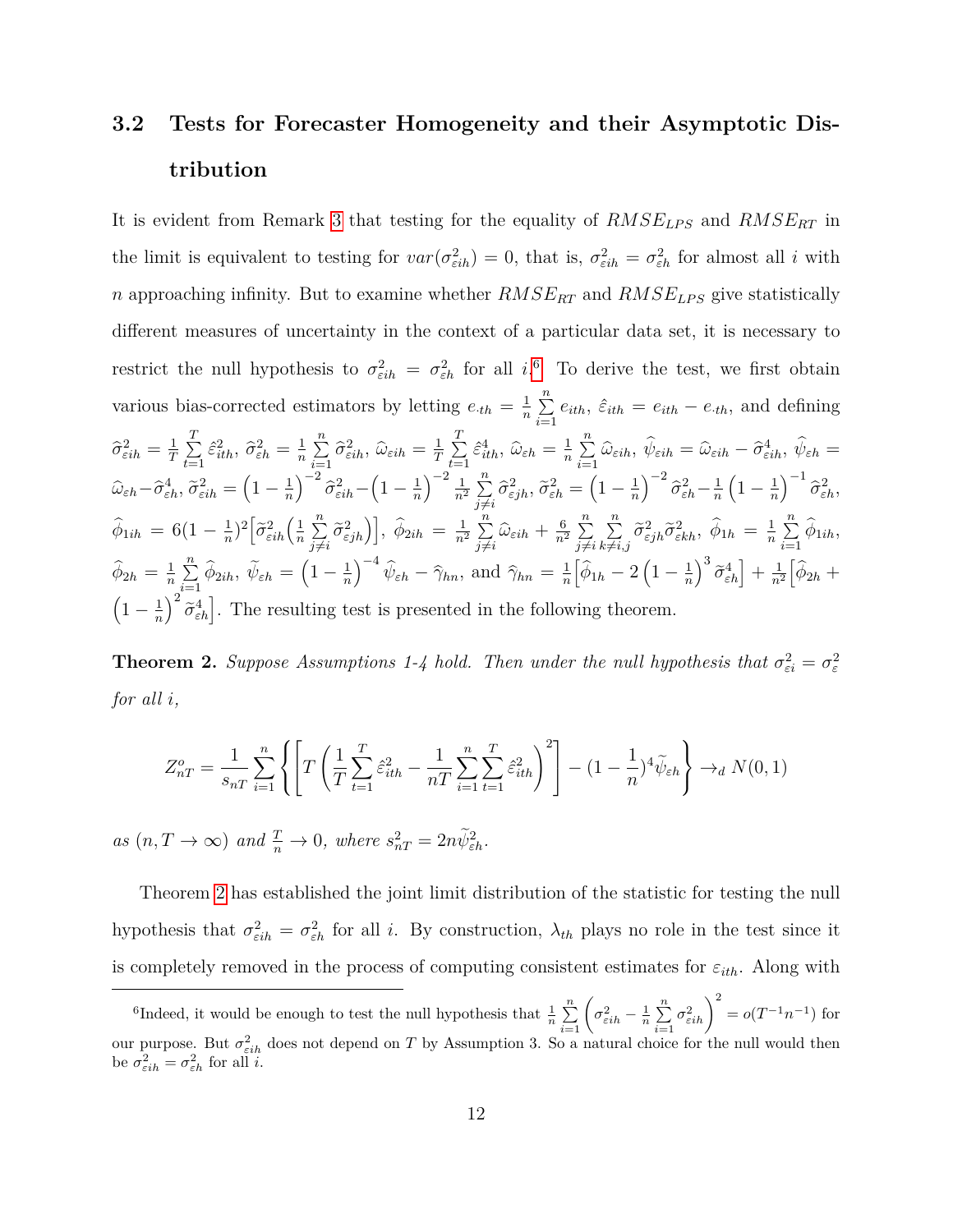$\lambda_{th}$ , all between- and within-forecaster correlations are also removed. Moreover, the impact of the nonstochastic bias  $\mu_{it}$  is asymptotically negligible as implied by assumption. Thus, our test is essentially an unconditional test for homogeneity of idiosyncratic variances in large panel data framework. A rejection of the null hypothesis based on Theorem [2](#page-12-1) can be interpreted as a signal of the need for using unequal weights in computing the measures of uncertainty. Future research is warranted in exploring an optimally weighted (over *i*) version of *RMSELP S*, which might be lower than the *RMSELP S* based on a simple average.

**Remark 5.** *The statistical literature for testing equality of variances is huge. The most widely used procedure among these is an F test proposed by [Levene](#page-28-6) [\(1960\)](#page-28-6) in the form of the classic ANOVA method applied to the absolute differences between each observation and the mean of its group. [Brown and Forsythe](#page-24-4) [\(1974\)](#page-24-4) suggested using median instead of the mean, and this version of the Levene test has been found to have excellent power properties even under asymmetric distributions, see [Gastwirth, et al.](#page-26-4) [\(2009\)](#page-26-4). However, as [Iachine, et](#page-27-8) [al.](#page-27-8) [\(2010\)](#page-27-8) have pointed out this family of tests assume independence of observations, and hence are not suitable in our context where forecast errors are sticky and correlated across forecasters due to common shocks.*

*An alternative approach assumes that the individual variance*  $(\sigma_{\epsilon ih}^2)$  *can be approximated by a function of covariates. Testing for homoscedasticity then reduces to a joint testing for zero coefficients using Lagrange Multiplier tests, see [Baltagi, et al.](#page-24-5) [\(2006\)](#page-24-5) and [Baltagi, et al.](#page-24-6) [\(2010\)](#page-24-6). These tests require a prior knowledge of what might be causing the heteroskedasticity,* and have statistical power provided  $\sigma_{\epsilon i h}^2$  can be well explained by a few proxies. Since we have *very little information on the characteristics of professional forecasters and how they make forecasts, this approach is not feasible in our case.*

**Remark 6.** *It is clear from expression [\(9\)](#page-11-1) that we are in essence testing the following null*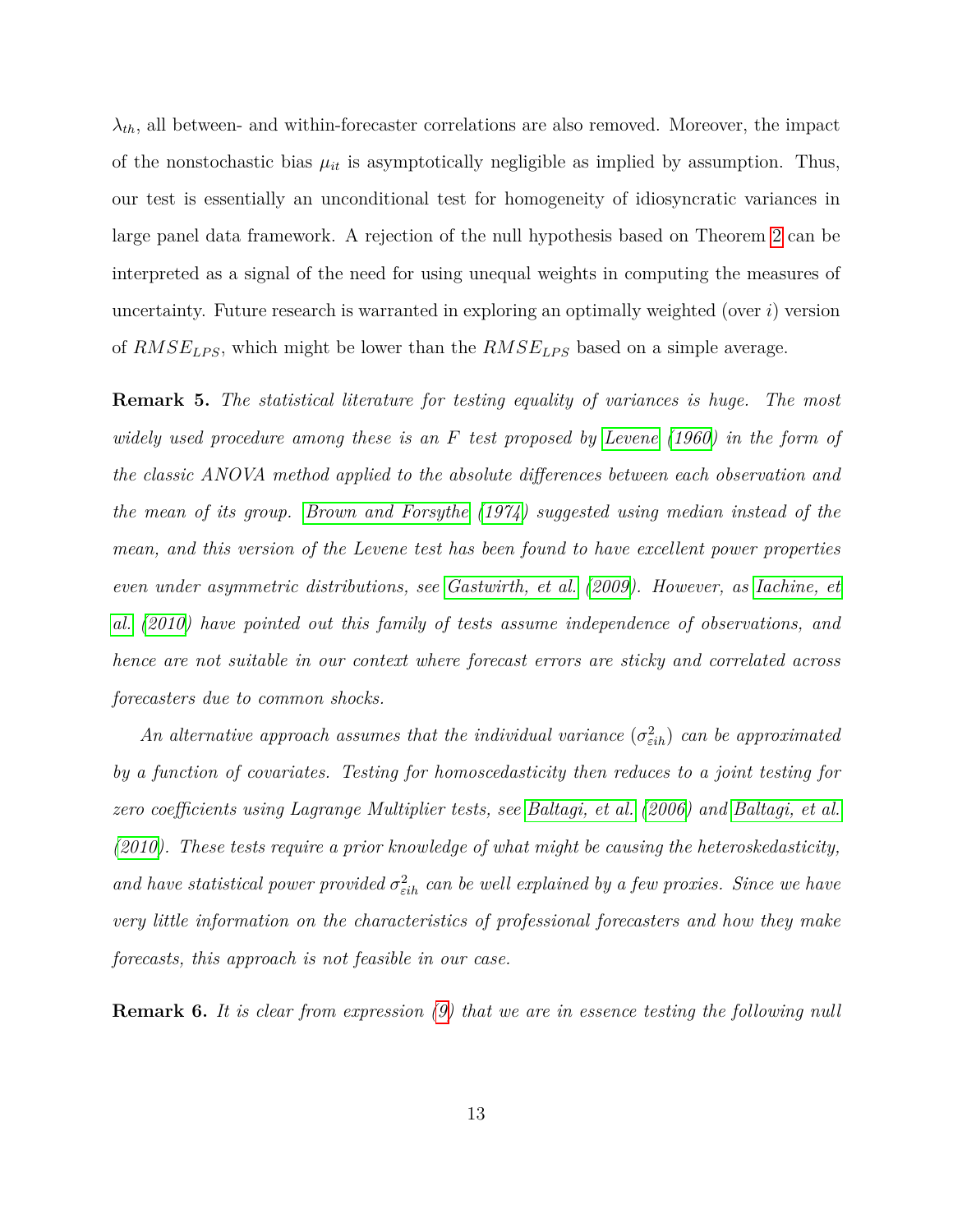*hypothesis*

$$
8\left(\sigma_{\lambda h}^2 + \sigma_{\varepsilon h}^2\right)^{3/2} \left[\min_{(n,T\to\infty)} RMSE_{LPS} - \min_{(n,T\to\infty)} RMSE_{RT} \right] = 0.
$$

*That is, we are testing the significance of the scaled difference between the asymptotic limits of*  $RMSE_{LPS}$  and  $RMSE_{RT}$ .

<span id="page-14-0"></span>**Remark 7.** *The restriction that*  $\frac{T}{n} \to 0$  *as*  $(n, T \to \infty)$  *controls for the approximation errors in panel estimation and prevents them to have a non-trivial effect on the limit distribution. Moreover, from the proof of Theorem [2](#page-12-1) in the online appendix, we see the presence of two bias terms of magnitude order*  $O_p(n^{-1/2})$  *- one positive and one negative, and two positive bias terms of order*  $O_p(n^{-3/2})$ *.* 

<span id="page-14-1"></span>**Remark 8.** *Under the null hypothesis, the term*  $\lceil$  $\vert T \vert$  $\Big($  1  $\frac{1}{T}$   $\sum_{i=1}^{T}$  $\sum_{t=1}^{1} \hat{\varepsilon}_{ith}^2 - \frac{1}{n}$  $\frac{1}{nT}$   $\sum_{n=1}^{n}$ *i*=1  $\sum_{i=1}^{T}$  $\sum_{t=1}^T \hat{\varepsilon}_{ith}^2\bigg)^2\Bigg]$  *roughly*  $f$ ollows a  $\chi^2_1$  distribution for large  $T$  and large  $n$ , leading to potential size distortions and *slow convergence to standard normality due to its large positive skewness (close to*  $\sqrt{8}$ ).

To address the bias and skewness issues pointed out in Remarks [7](#page-14-0) and [8,](#page-14-1) we define  $\widetilde{B}_{RT} = -(1 - \frac{1}{n})$  $\frac{1}{n}$ <sup>3</sup> $\widetilde{B}_1$  + 4(1 –  $\frac{1}{n}$  $\frac{1}{n}$ )<sup>2</sup> $\tilde{B}_2 + \tilde{B}_3$ , where  $\tilde{B}_1 = n^{-1/2} \tilde{\psi}_{\varepsilon h}, \ \tilde{B}_2 = n^{-1/2} (1 - \frac{1}{n})$  $(\frac{1}{n})^2 \tilde{\sigma}_{\varepsilon h}^4$ , and  $\tilde{B}_3 = 3n^{-3/2}(1 - \frac{1}{n})$  $\frac{1}{n}$ <sup>2</sup> $(1-\frac{2}{n})$  $\frac{2}{n}$ ) $\tilde{\sigma}_{\varepsilon h}^4 + n^{-5/2} (1 - \frac{1}{n})$  $\frac{1}{n}$ )( $\tilde{\omega}_{\varepsilon h}$  –  $5\tilde{\sigma}_{\varepsilon h}^4$ ), and modify the test statistic proposed in Theorem [2.](#page-12-1) The result is then summarized in the following theorem.

<span id="page-14-2"></span>**Theorem 3.** *Suppose Assumptions 1-4 hold. Then under the null hypothesis that*  $\sigma_{\varepsilon i h}^2 = \sigma_{\varepsilon h}^2$ *for all i,*

$$
Z_{nT}^{bsc} = \left\{ \left( \frac{1}{n} \sum_{i=1}^{n} \frac{1}{(1 - \frac{1}{n})^4 \widetilde{\psi}_{\varepsilon h}} \left[ T(\frac{1}{T} \sum_{t=1}^{T} \widehat{\varepsilon}_{ith}^2 - \frac{1}{nT} \sum_{i=1}^{n} \sum_{t=1}^{T} \widehat{\varepsilon}_{ith}^2)^2 - \frac{1}{n^{1/2}} \widetilde{B}_{RT} \right] \right\}^{1/3} - 1 + \frac{2}{9n} \right\} \left( \frac{2}{9n} \right)^{-1/2}
$$
  
\n
$$
\rightarrow_d N(0, 1)
$$

 $as (n, T \to \infty)$  and  $\frac{T}{n} \to 0$ .

**Remark 9.** *The statistic in Theorem [3](#page-14-2) reduces the asymptotic bias by subtracting the estimated means for the four bias terms discussed in Remark [7](#page-14-0) and by scaling with the factor*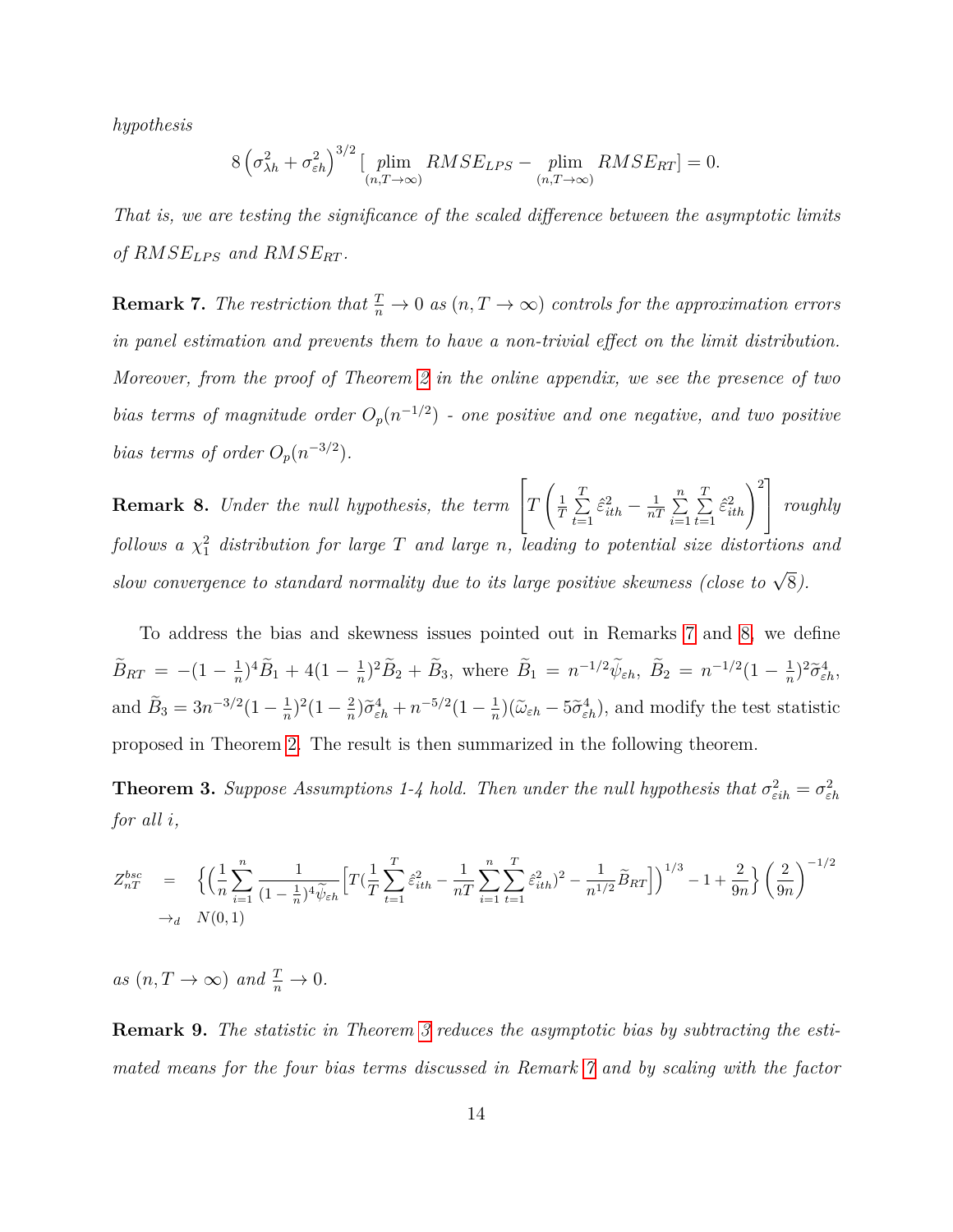$(1 - \frac{1}{n})$ *n* ) −4 *. A similar approach was adopted by [Pesaran and Yamagata](#page-29-9) [\(2008\)](#page-29-9) in their test of slope homogeneity in large random coefficient panel data models, see also [Hsiao and Pe](#page-27-9)[saran](#page-27-9) [\(2008\)](#page-27-9). In addition, it addresses the issues of positive skewness and slow convergence by adopting the popular Wilson-Hilferty cube root transformation; see [Chen and Deo](#page-25-7) [\(2004\)](#page-25-7) for a general discussion on power transformation to tackling skewness and slow convergence problems.*

### **3.3 Monte Carlo Simulation**

To assess the performance of our tests, we conduct Monte Carlo simulations. We consider all combinations of  $T = 20, 60, 120$  and  $n = 20, 60, 120$ . Data are generated according to  $e_{ith} = \lambda_{th} + \varepsilon_{ith}$ .<sup>[7](#page-15-0)</sup> Since  $\lambda_{th}$  plays no role in the test, for simplicity, it is generated as a moving average process of order one such that  $\lambda_{th} = \xi_{th} - 0.5\xi_{(t-1)h}$ , with  $\xi_{th} \stackrel{iid}{\sim} U(-1, 1)$ .  $\varepsilon_{ith}$  are randomly generated from either a normal distribution  $N(0, \sigma_{\epsilon ih}^2)$  or a uniform distribution *U*(− √ 3*σεih,* √  $\overline{3}\sigma_{\varepsilon i h}$ ). To assess the size of our tests, we let  $\sigma_{\varepsilon i h}^2 = \sigma_{\varepsilon h}^2$  for all *i* and set  $\sigma_{\varepsilon h}^2 = 0.05, 0.25, \text{ and } 1.25, \text{ respectively.}$  To evaluate the power, we first set the value for the average of idiosyncratic variances  $(\sigma_{\varepsilon h}^2)$ , and then let 100*r* percentage of idiosyncratic variances differ from  $\sigma_{\varepsilon h}^2$ , with half of them greater and the other half smaller than  $\sigma_{\varepsilon h}^2$ . The magnitude of the difference is measured by 100*p* percentage. Our simulation design allows us to explore the effect of changes in  $r$  and  $p$  on the performance of the test statistics, as large values of *r* and/or *p* introduce increasing heterogeneity of idiosyncratic variances. In our simulation study, we consider all combinations of  $r = 0.3, 0.5, 0.7$  and  $p = 0.3, 0.5, 0.7$ . For brevity, we report the results for  $\sigma_{\varepsilon h}^2 = 0.05$  only, since other values of  $\sigma_{\varepsilon h}^2$  (namely, 0.25 and 1*.*25) yield very similar power. All results are obtained from 5*,* 000 replications.

<span id="page-15-0"></span>Since the results for the original test in Theorem [2](#page-12-1) are slightly inferior to those for

<sup>&</sup>lt;sup>7</sup>We also consider the following data generating process  $e_{ith} = \mu_{ith} + \lambda_{th} + \varepsilon_{ith}$  with  $\mu_{ith} = O((nT)^{-1/2})$ . We find that the size and power of our tests are almost identical to those of the process  $e_{ith} = \lambda_{th} + \varepsilon_{ith}$ , implying that the impact of  $\mu_{ith}$  on our tests are insignificant and thus can be safely ignored.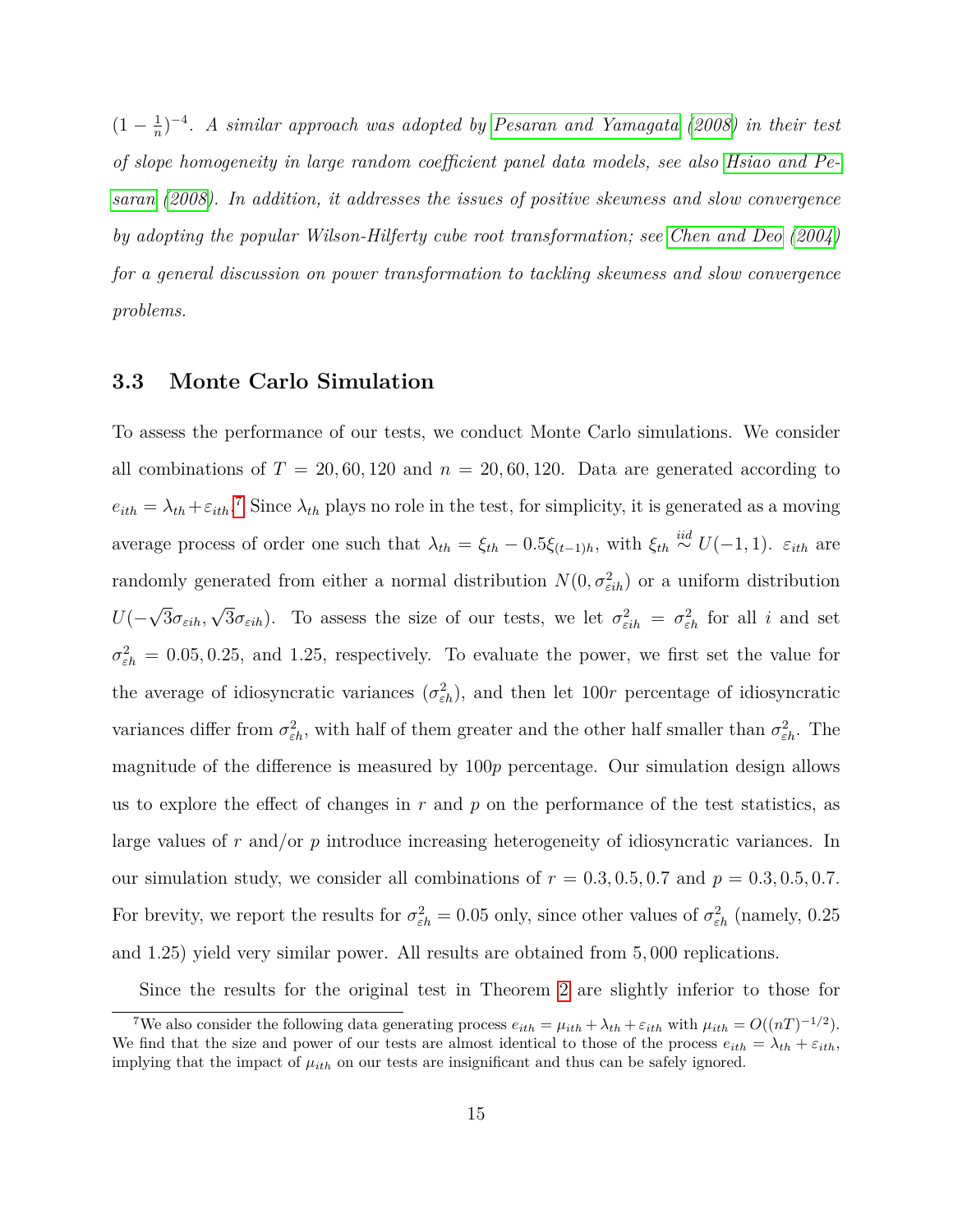the bias and skewness corrected test  $(Z_{nT}^{bsc})$  in Theorem [3,](#page-14-2) and for the sake of brevity, we report only the simulation results for the latter. Table 1 summarizes the size of the test. When the idiosyncratic errors are assumed to be normally distributed, the  $Z_{nT}^{bsc}$  test yields good empirical size, though slightly oversized when  $n = 20$ . With a uniform distribution for the error terms, the test exhibits size distortions, especially for  $n = 20$ , but the size distortion becomes less as *n* increases to 60. Turning to the power, Table 2 shows that the  $Z_{nT}^{bsc}$  test becomes more powerful when either *r* or *p* increases. Recall that *r* indicates the fraction of heterogeneous idiosyncratic variances in the panel and *p* captures the deviation of the individual variances from the average of idiosyncratic variances on the whole. Taken together, *r* measures the relative amount of evidence against the null (or "patterns"), and *p* measures the overall amount of evidence against the null (or "strength"). Moreover, the power tends to increase when *T* and/or *n* increase for given values of *r* and *p*, which justifies our proposed test for the use in large panels. Finally, the  $Z_{nT}^{bsc}$  test performs better under a uniform distribution than a normal distribution for the idiosyncratic error terms.

# **4 Empirical Illustrations: Underestimation of Uncertainty in US GDP and Inflation Forecasts**

In this section, we present estimates of historical uncertainty in inflation and output growth forecasts using  $RMSE_{LPS}$ , and compare it to  $RMSE_{AF}$  and  $RMSE_{RT}$ . The use of various types of survey data in measuring forecast uncertainty is well elaborated in [Pesaran and](#page-29-5) [Weale](#page-29-5) [\(2006\)](#page-29-5).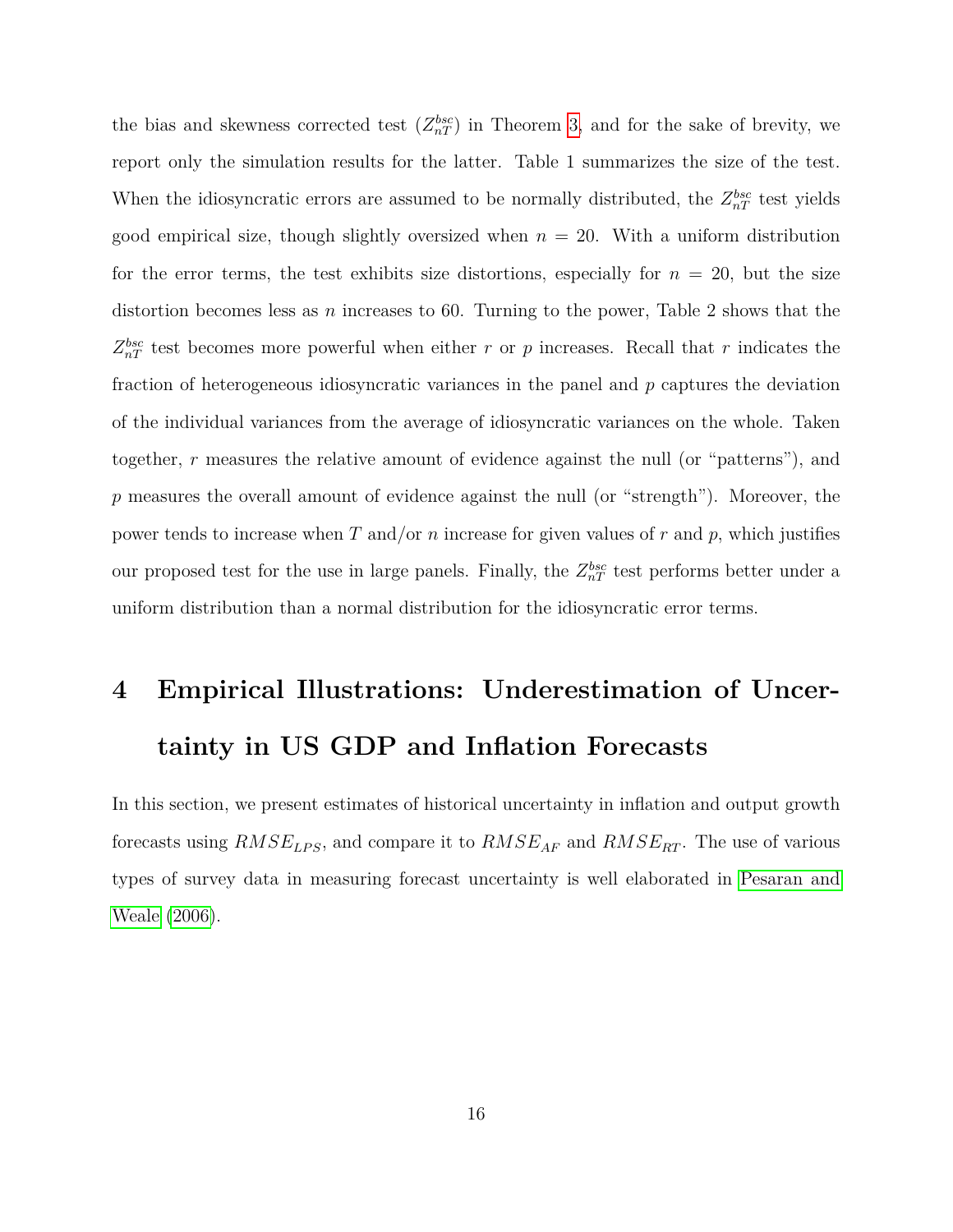### **4.1 Survey of Professional Forecasters**

The first data set used in this study to examine the alternative uncertainty estimates comes from the US Survey of Professional Forecasters (SPF) over 1991Q1 to 2017Q4. We focus on forecasts of GDP price deflator and real GDP growth, with horizon varying from one to five quarters. In order to calculate the forecast errors, we used the first-announced actual values in real time from the Real Time Data Set for Macroeconomists (RTDSM) provided by the Federal Reserve Bank of Philadelphia. The forecast data set fits our need well because it covers 90-100 forecasters over 108 quarters. The SPF is a quality-assured and widely used quarterly survey on macroeconomic forecasts in the United States. The American Statistical Association (ASA) and the National Bureau of Economic Research (NBER) initiated the survey in 1968Q4. Due to a rapidly declining participation rate in the late 1980s, the Federal Reserve Bank of Philadelphia took over the survey in 1990 with a new infusion of forecasters. Thus, in order to minimize the missing data problem, our sample starts from 1991Q1; even then nearly 70% of the potentially observable forecasts are unavailable, cf. [Engelberg, et al.](#page-26-5) [\(2011\)](#page-26-5).

The missing values pose a potential challenge for empirically implementing our test statistics since many of the asymptotic inequalities that we established are not necessarily valid in the context of incomplete panels. Following a lead from [Genre, et al.](#page-27-10) [\(2013\)](#page-27-10), we impute the missing values, but allow for uncertainty in inference due to missing data by multiple imputations (MIs). Using Markov chain Monte Carlo (MCMC) techniques, a predictive distribution of missing data conditional on observed forecasts is simulated leading to the creation of MIs, see [Little and Rubin](#page-28-7) [\(2002\)](#page-28-7). Our model of imputation for each variable and for each horizon is specified as a linear mixed-effects model

<span id="page-17-0"></span>
$$
e_{ith} = \alpha + \beta e_{.th} + \gamma_i (e_{ih.} - e_{h.}) + \epsilon_{ith}, \qquad (10)
$$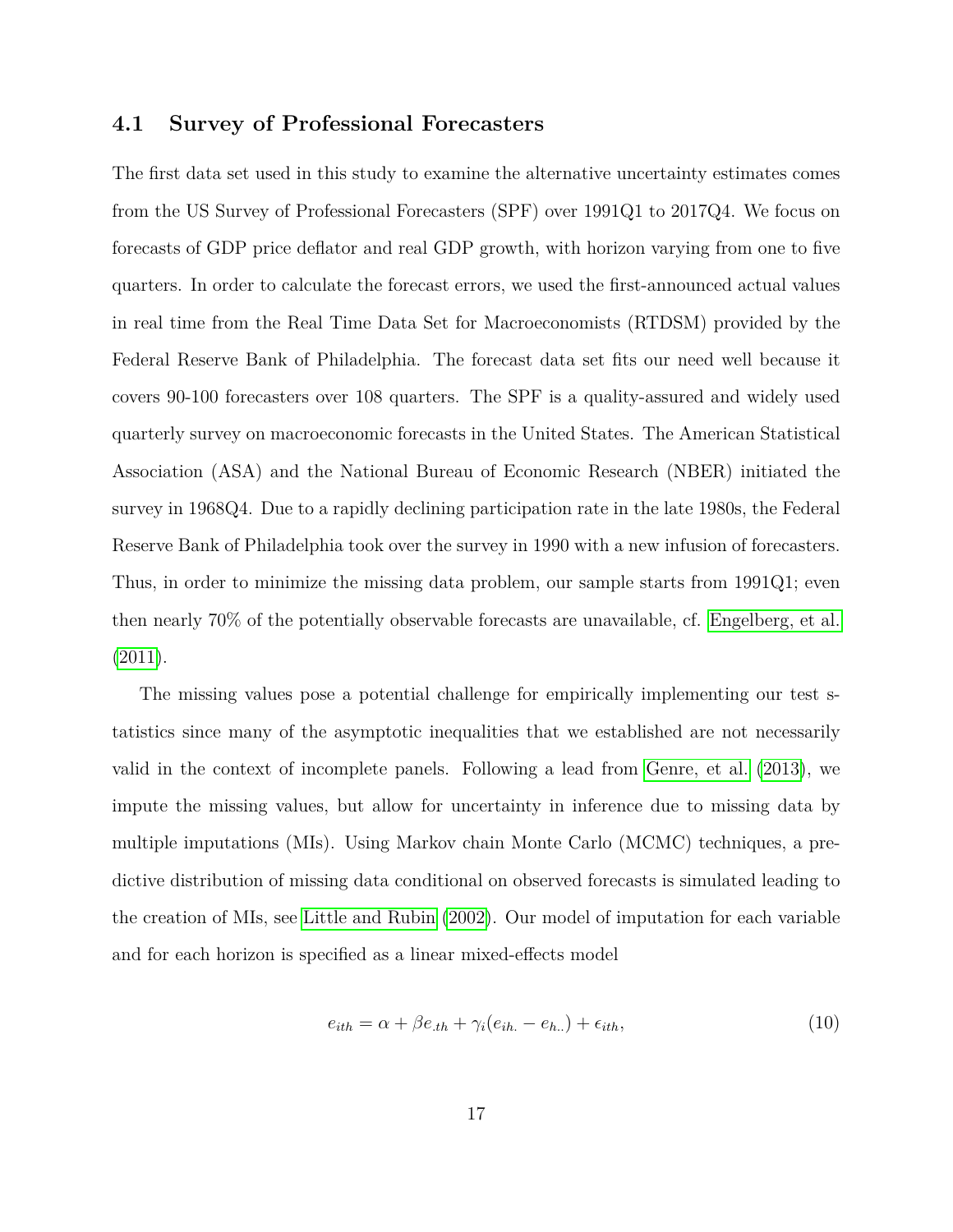where  $e_{th}$  is the average forecast error for period t made by the participating forecasters,  $e_{th}$ . is the average forecast error by forecaster *i* during the periods for which he/she forecasted, and the overall mean of forecast errors is  $e_{h}$ ...  $\epsilon_{ith}$  is the error in the imputation equation. It is presumed that parts of  $e_{ith}$  are missing that we need to impute. Whereas  $\beta$  is specified as a fixed effect with expected value 1,  $\gamma_i(e_{ih.} - e_{h.})$  is treated as random effects allowing for time invariant individual biases. Note that in [Genre, et al.](#page-27-10) [\(2013\)](#page-27-10), the second term in [\(10\)](#page-17-0) is a function of recent average deviation of forecasts made by a forecaster from the mean forecasts.[8](#page-18-0) However, as discussed in [Lahiri, et al.](#page-28-8) [\(2017\)](#page-28-8), due to excessive missing observations in SPF data, we took individual means instead. Since our aim is to fill in the missing values retrospectively for calculating the ex post RMSEs, we did not have to impute recursively in real time, even though our scheme in principle can allow for this. After each imputation, we replaced the right-hand-side variables based on the imputed data set, and the missing observations were imputed again. In this way, the three variables in equation [\(10\)](#page-17-0) will be pairwise consistent. This is a sensible imputation scheme in our context since the original time series of mean forecasts will be preserved, and the structure of correlations in the forecast errors between and within individuals will be largely maintained. What is most noteworthy is that the mean squared forecast errors based on the original incomplete panels and the imputed data sets were very close.[9](#page-18-1)

<span id="page-18-0"></span><sup>8</sup>Following [Davies and Lahiri](#page-26-6) [\(1999\)](#page-26-6), we also experimented with a number of alternative imputation schemes including using known lagged actuals and aggregate forecast revisions from last forecasts. But these variables were found to be redundant in specification (10).

<span id="page-18-1"></span><sup>9</sup>We did 100 imputations for each data set using packages *pan* and *mitml* in R (version 3.6.0). Specifically, the calculated 100 test statistics  $Z_{nT}^o$  and  $Z_{nT}^{bsc}$  from the imputed data sets are combined in such a way that they reflect the variabilities due to both within and between imputations, see Little and Rubin (2002, pp. 86-87). For asymptotically valid inference in this context, one needs the assumption that the missingness mechanism is ignorable or missing at random (MAR). The MAR assumption merely means that the mechanism generating missing values can be ignored while preforming statistical inference. Identifying the mechanism generating attrition is difficult in our case because we have very little information on the forecasters except for their past forecast performance and the number of quarters they have been responding. [Capistrán and Timmermann](#page-25-8) [\(2009\)](#page-25-8), [Genre, et al.](#page-27-10) [\(2013\)](#page-27-10) and [Lahiri, et al.](#page-28-8) [\(2017\)](#page-28-8) found little association between participation and performance. While the assumption of MAR is almost impossible to test, it does not seem to be unreasonable in this example, see [Yucel](#page-30-4) [\(2011\)](#page-30-4).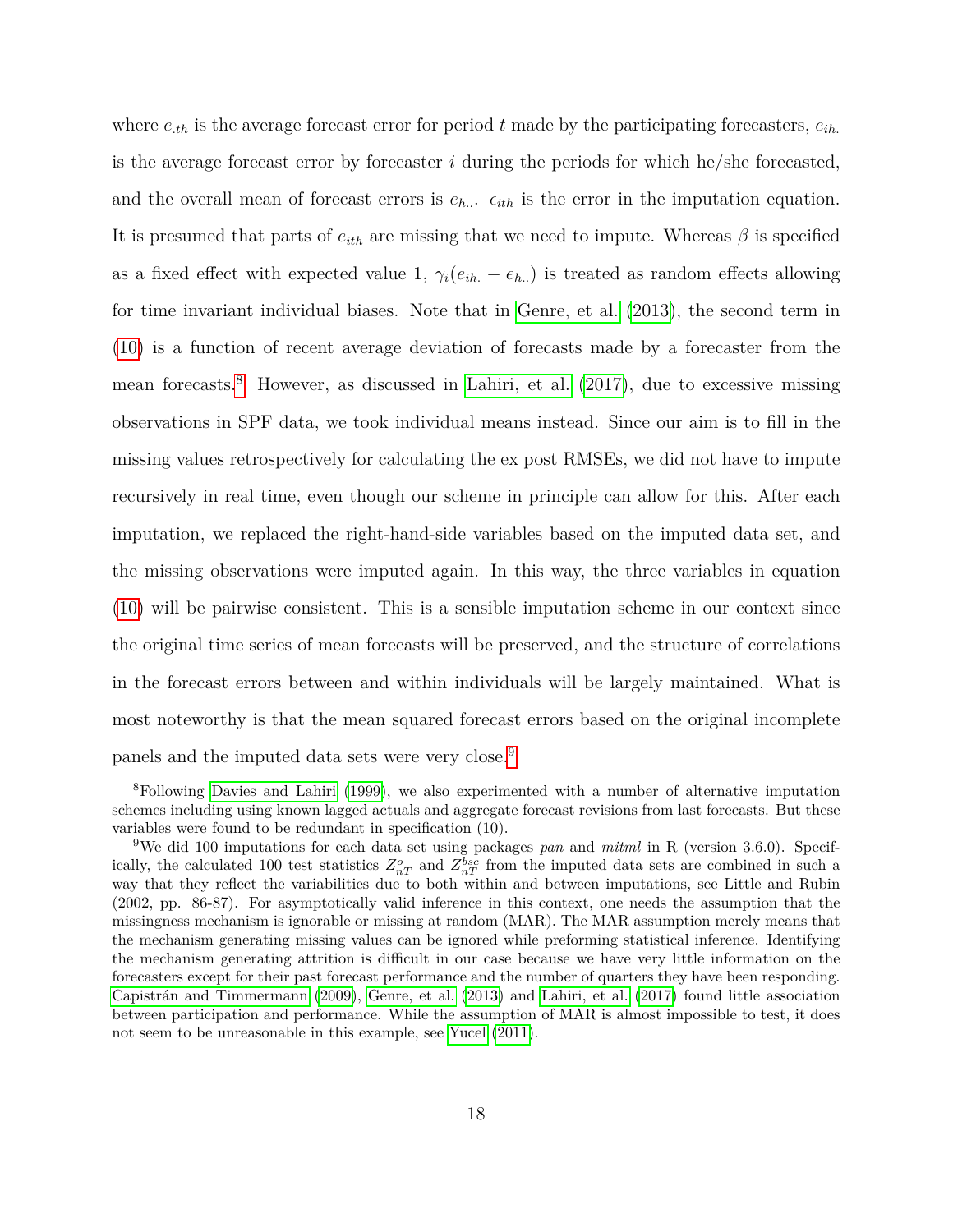Tables 3 and 4 report various statistics for inflation and output growth forecasts respectively using multiple imputed data. Two points are worth noting. First, the RMSEs associated with output are uniformly higher compared to inflation due to a differential incidence of common shocks. Both the idiosyncratic and common shocks are more variable for GDP growth forecasts than those for inflation, and the latter for GDP is comparatively very high. This phenomenon, which makes real GDP growth a difficult variable to predict, has been documented by [Lahiri and Sheng](#page-28-3) [\(2008\)](#page-28-3) using a heterogeneous learning model. More importantly, as expected, for all five horizons and for both GDP growth and inflation,  $RMSE_{RT}$  is less than  $RMSE_{LPS}$ , but the differences between these two measures are very small. Yet, these differences are statistically significant for almost all cases. To understand the latter finding, note that we are testing the significance of the scaled difference between the asymptotic limits of  $RMSE_{LPS}$  and  $RMSE_{RT}$ , as noted in Remark 6. Indeed, the scaled differences range from 0.09 to 0.13 for inflation and from 0.12 to 0.36 for output growth forecasts, resulting in a rejection of the null hypothesis that the scaled difference (i.e., the variance of idiosyncratic variances) is zero by both the original and bias-corrected test statistics  $(Z_{nT}^o$  and  $Z_{nT}^{bsc}$ ). The power of the tests comes from the fact that they hone into the individual forecast variances after netting out the more formidable variability of the common shocks in constructing the statistics.

Note that the RMSE figures that are reported by [Reifschneider and Tulip](#page-29-3) [\(2019\)](#page-29-3) and those in this paper are not directly comparable. RT used the simple averages of the individual projections in SPF, Blue Chip and FOMC panels, together with Greenbook, Congressional Budget Office (CBO) and the Administration forecasts giving  $n = 6$  in their calculation. Specifically, their measure is expressed as  $RMSE^{group} = \frac{1}{M}$  $\frac{1}{M} \sum_{m=1}^{M} \sqrt{\frac{1}{T} \sum_{t=1}^{T} (A_t - F_{\cdot t}^m)^2},$ where  $F_{\cdot t}^{m}$  is the mean forecast for the group *m*, for the target year *t* and *h*-period ahead to the end of the target year. By averaging across individual projections, most of idiosyncratic differences and disagreement in FOMC, SPF and Blue Chip forecasts have inadvertently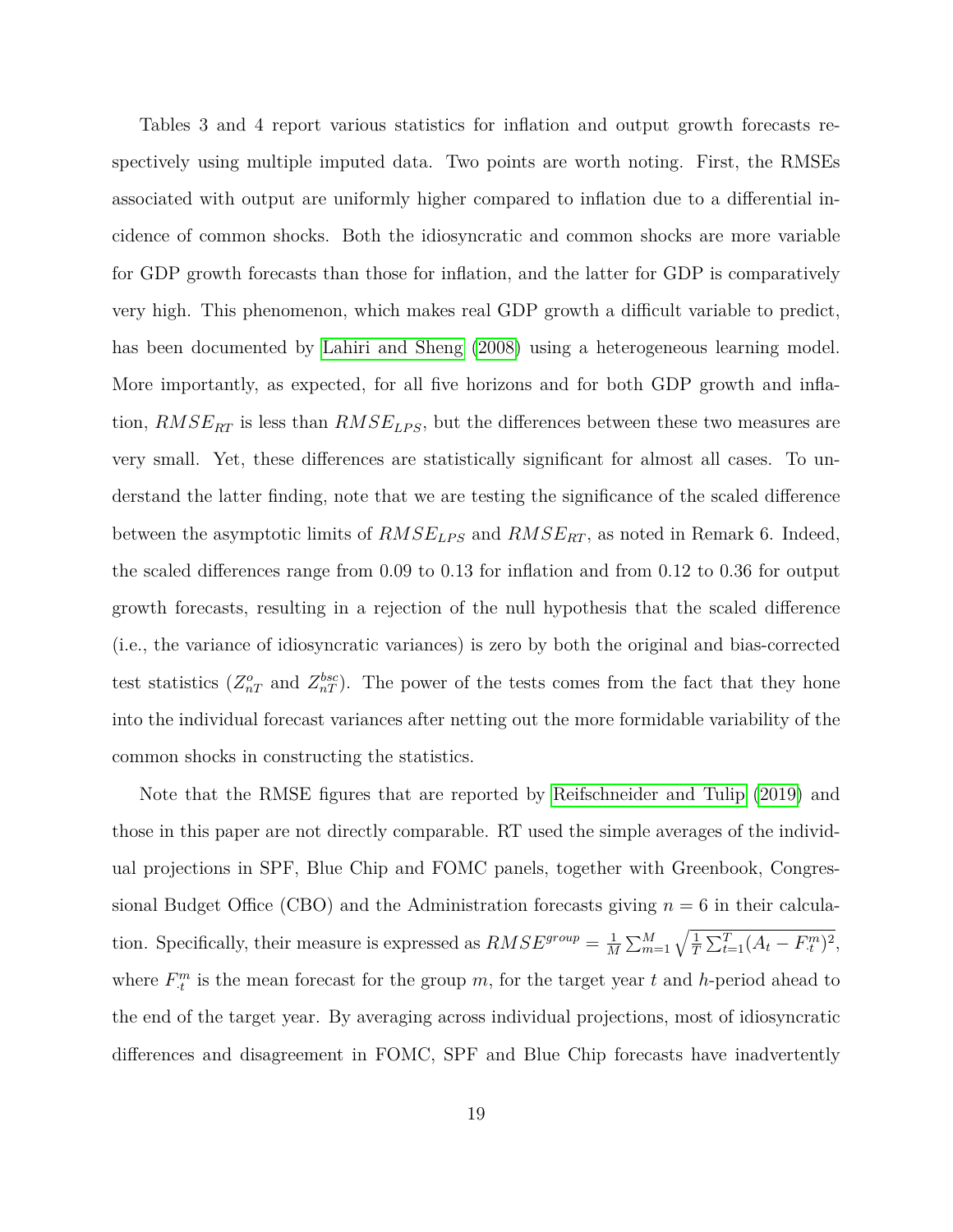been washed away. They found very little heterogeneity in these six forecasts. On the other hand, their simultaneous use of Greenbook, CBO, Adminstration, consensus FOMC, SPF, and Blue Chip forecasts meant that RT had to meticulously sort out important differences in the comparability of these six forecasts due to data coverage, timing of forecasts, reporting basis for projections, and forecast conditionality. Despite all these differences, these two sets of uncertainty estimates are very close in the context of SPF dataset. At least a part of the explanation for this similarity is due to the use of dataset from professional forecasters. For non-professionals, such as surveys of households, where the idiosyncratic errors are expected to be more heteroskedastic, we may see a substantial difference between RT and LPS uncertainty measures. Indeed, if the cross sectional variance of idiosyncratic error variances, defined as  $\frac{1}{n} \sum_{i=1}^{n} \left( \frac{1}{T} \right)$  $\frac{1}{T}$   $\sum_{i=1}^{T}$  $\sum_{t=1}^{1} e_{ith}^2 - \frac{1}{n}$  $rac{1}{nT}\sum_{i=1}^n$ *i*=1  $\sum_{i=1}^{T}$  $\sum_{t=1}^{T} e_{ith}^2 \bigg)^2$ , were to increase from 0.0004 to 0.004 at 1-quarter ahead inflation forecast, *RMSERT* would decrease from 0.209 in Table 5 to 0.163, resulting in an underestimation of the correct benchmark uncertainty by 23%. [Clements and](#page-25-9) [Galvao](#page-25-9) [\(2017\)](#page-25-9) compare RT measure against two *ex ante* uncertainty measures from survey forecasts and find that for both inflation and output growth at within-year horizon, RT uncertainty underestimates *ex ante* uncertainty measures.[10](#page-20-0)

### **4.2 University of Michigan Survey of Consumers**

To gain further insight into heterogeneous idiosyncratic errors, we conduct a separate experiment using data from the University of Michigan Survey of Consumers (MSC). We choose the Michigan survey since household expectations in this survey are often used in the macroeconomics literature; see, e.g. [Carroll](#page-25-10) [\(2003\)](#page-25-10), [Ang, et al.](#page-24-7) [\(2007\)](#page-24-7) and [Coibion and Gorodnichenko](#page-26-7)

<span id="page-20-0"></span> $10$ [Clark, et al.](#page-25-4) [\(2020\)](#page-25-4) have compared the RT approach based on past errors with a stochastic multi-horizon volatility model of nowcasts and successive forecast updates, and found that the former yields incorrect coverage rates. However, with smaller rolling window sizes around 40 quarters, the two approaches gave comparable results. That said, RT measure was proposed not as a stand-alone measure of uncertainty, but rather as a historical benchmark against which the FOMC participants would form their own forward-looking evaluations and downside risks.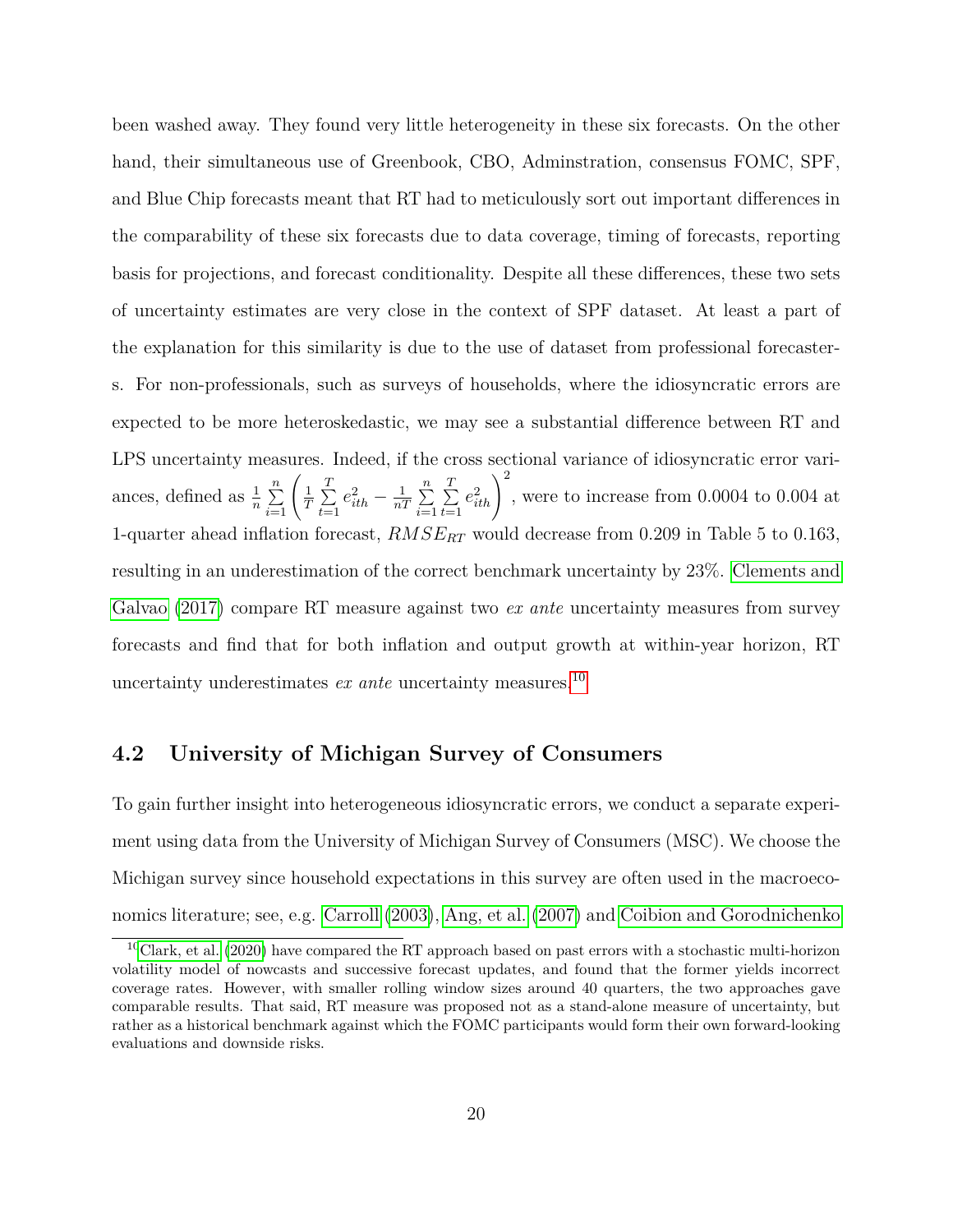[\(2015\)](#page-26-7). Each month households give their forecasts of price changes over the next 12 month-s.<sup>[11](#page-21-0)</sup> In order to build a balanced panel, we followed [Deaton](#page-26-8) [\(1985\)](#page-26-8) to convert the repeated cross-sections MSC data to a pseudo panel. Thus, we classify each household into different cohorts according to their age (at five-year intervals), gender (male vs. female) and income (quartiles). [Souleles](#page-30-5) [\(2004\)](#page-30-5), [Bruine de Bruin, et al.](#page-24-8) [\(2011\)](#page-24-8) and [Lahiri and Zhao](#page-28-9) [\(2016\)](#page-28-9) provide mounting evidence on the heterogeneity in the household price expectations along these dimensions. Then we construct a pseudo balanced panel of 104 forecasters, with each of them calculated as the average inflation forecast in the corresponding age/gender/income cohort. To increase the number of observations for each cohort, we pool monthly observations for each quarter. The sample in this study comprises 153 quarterly surveys from the fourth quarter of 1979 through the fourth quarter of 2017. There are about 1,400 participants in each year/quarter and 13 participants in each cohort, on average.<sup>[12](#page-21-1)</sup> For our purpose, the structure of heterogeneity should be maintained in the pseudo panel. Indeed, the correlation between disagreement from the pseudo panel and from the entire sample is about 0.79.

To further explore the heterogeneity across cohorts, in Table [5](#page-34-0) we report the RMSE and test statistics. For both the whole sample period and various subsamples, we see substantial differences between *RMSERT* and *RMSELP S*, and these differences are statistically significant at the 1% level. Depending on the sample period, *RMSERT* underestimates the correct benchmark uncertainty by 2% to 14%. One potential concern with the above analysis is that there are not enough participants for each cohort for valid asymptotic inference. To address this issue, we drop the gender category and form cohorts by only age and income categories. Also, we now construct 6 age cohorts by ages 18-30, 31-40, 41-50, 51-60, 61-70,

<span id="page-21-0"></span><sup>11</sup>Specifically, households are first asked, "During the next 12 months, do you think that prices in general will go up, or go down, or stay where they are now?" If the respondent answers "go up" or "go down", point forecasts are requested: "By about what percent do you expect prices to go up/down on the average, during the next 12 months?"

<span id="page-21-1"></span><sup>&</sup>lt;sup>12</sup>For 204 cohorts (accounting for about 1% of all cohorts) where there are no participants, we replace the missing value by the corresponding mean forecast across all participants in that year/quarter.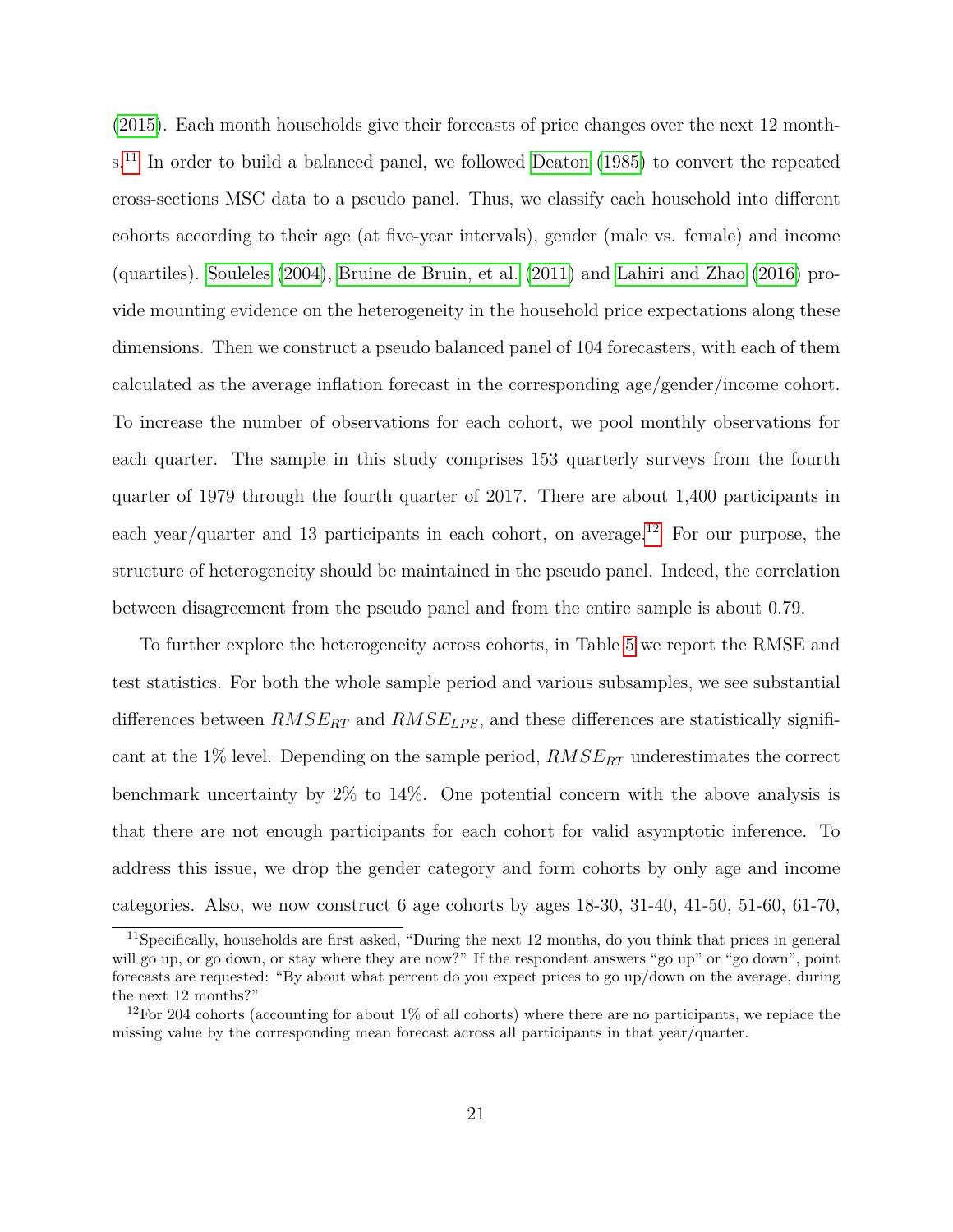71 and above. Thus, we now have 24 cohorts  $(= 6$  age cohorts  $\times$  4 income cohorts) in this alternative dataset, and there are about 58 participants in each cohort on average. Table [6](#page-34-0) reports the RMSE and test statistics, and the results based on 24 cohorts are qualitatively the same as those based on 104 cohorts. This simple experiment confirms our conjecture that there exists substantial differences in the idiosyncratic forecast variances among households, and suggests the need to construct the correct benchmark uncertainty by incorporating heterogeneous individual error variances.

### **5 Concluding Remarks**

A number of surveys of professional forecasters and households are regularly conducted in many countries around the world, and a widespread interest in these surveys suggests that the aggregate macroeconomic forecasts reported by these organizations are considered useful by policy makers, investors and other stakeholders. Even though it is now recognized in the forecasting profession that a point forecast by itself is of limited use and should be reported with an indication of the associated uncertainty, currently the consensus forecasts from these surveys are not reported with uncertainty bands.

The dominant methodology of forecast combination in econometrics is due to [Bates and](#page-24-0) [Granger](#page-24-0) [\(1969\)](#page-24-0) whose basic criterion for optimal combination is based on minimizing the mean squared error of combined forecasts that rule out any consideration of the cross sectional distribution of forecasts. From the standpoint of a policy maker who has access to a number of expert forecasts, the uncertainty of a combined or ensemble forecast should be interpreted as that of a typical forecaster randomly drawn from the pool. This uncertainty formula should incorporate forecaster discord, as justified by (i) disagreement as a component of combined forecast uncertainty, (ii) the model averaging literature and (iii) central banks' communication of uncertainty via fan charts. This is not entirely a new idea, but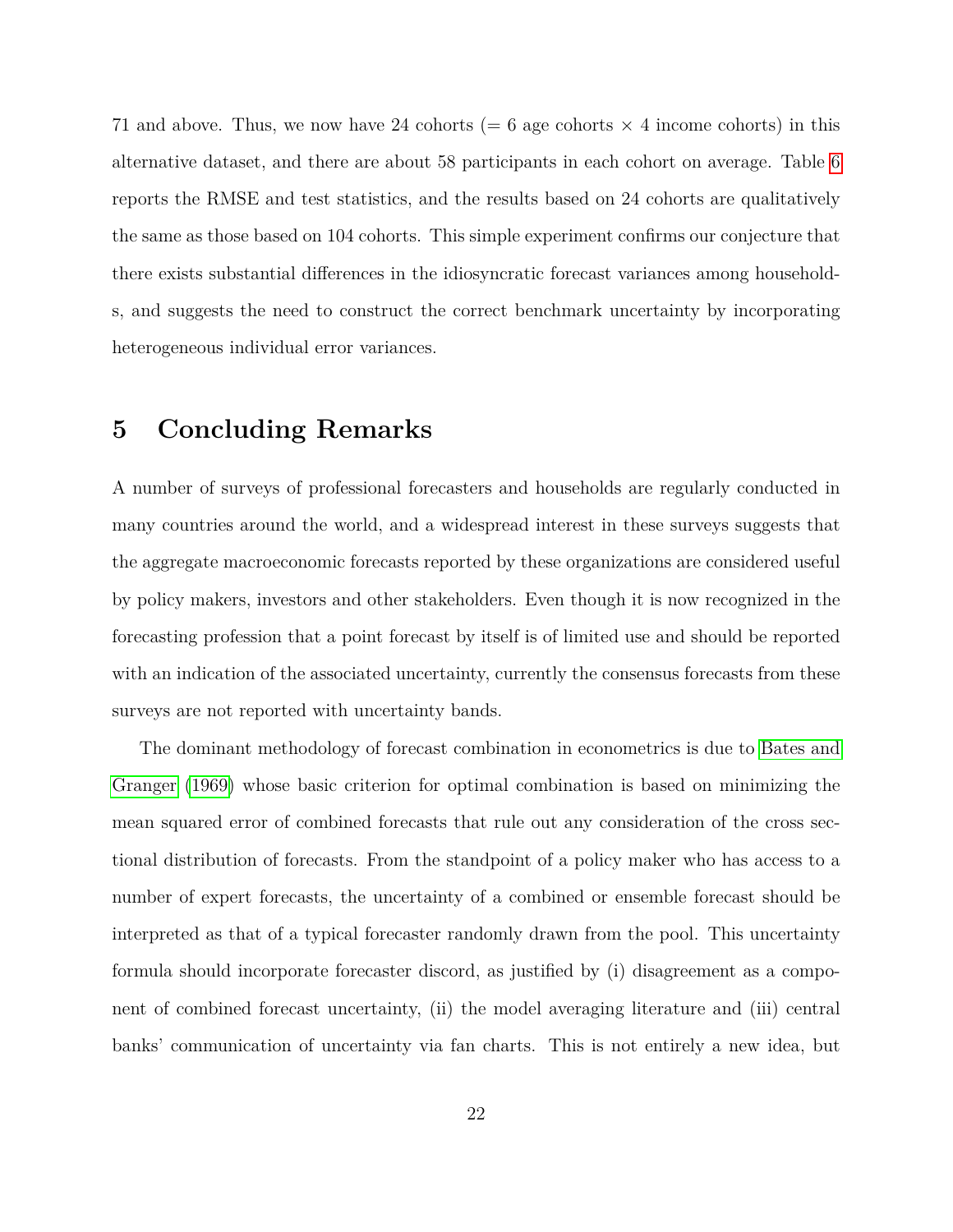the asymptotic results that we have provided in this paper will help crystallize the role of forecaster disagreement in measuring uncertainty of combined forecast from the standpoint of a policy maker.

We have identified two layers of heterogeneity in individual forecast errors, arising from i) systematic individual biases, and ii) random individual errors with heteroskedasticity. We develop two new statistics to test the heterogeneity of idiosyncratic errors under the joint limits with both *n* and *T* approaching infinity simultaneously. We find significant heterogeneity in professional forecasters, which is due primarily to the heterogeneity in individual error variances. However, for this set of professional forecasters, the observed heterogeneity does not translate into a significant underestimation of true uncertainty if one uses the benchmark uncertainty formula suggested by [Reifschneider and Tulip](#page-29-3) [\(2019\)](#page-29-3). However, when we implement our test on the household inflation expectations, the cross sectional heterogeneity is found to be considerable, and perhaps not surprisingly, the RT formula significantly underestimates the theoretical value by as much as 10% for one-year ahead forecasts.

One potential concern in incorporating disagreement as part of aggregate uncertainty is that the prediction intervals will get wider, making inter-temporal movements in consensus forecasts less meaningful. Why would practitioners opt for enlarged confidence bands when they are less likely to obtain news-worthy results? The simple answer is that in the long run the reported forecasts will be more credible and the uncertainty measures better calibrated. As aptly put by [Draper](#page-26-1) [\(1995\)](#page-26-1) in his concluding remark, "which is worse - widening the bands now or missing the truth later?".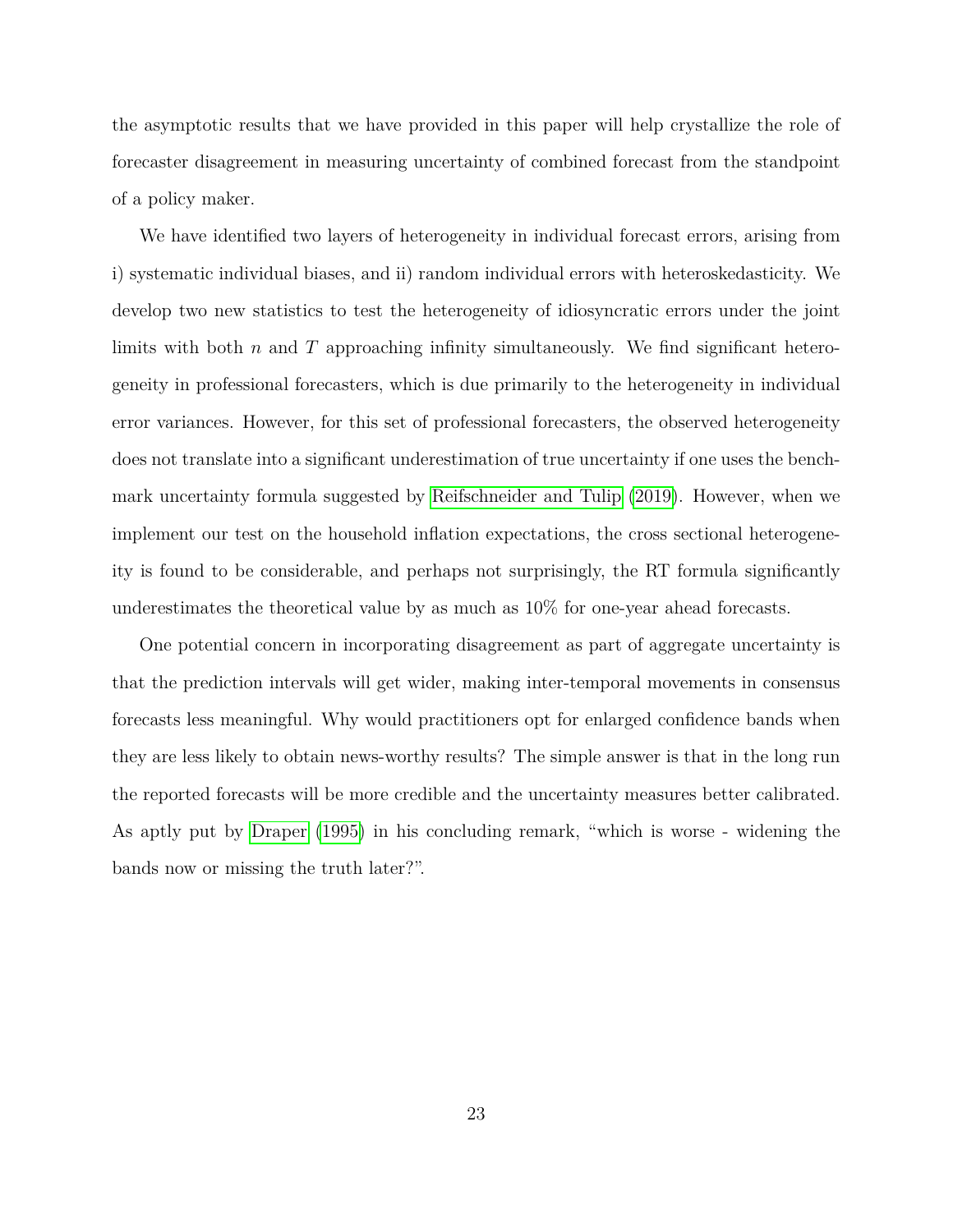### **References**

- <span id="page-24-1"></span>Amisano, G. and J. Geweke (2017). Prediction using several macroeconomic models. *Review of Economics and Statistics* 99, 912-925.
- <span id="page-24-2"></span>Andrade, P., R. Crump, S. Eusepi and E. Moench (2016). Fundamental disagreement. *Journal of Monetary Economics* 83, 106-128.
- <span id="page-24-7"></span>Ang, A., G. Bekaert and M. Wei (2007). Do macro variables, asset markets, or surveys forecast inflation better? *Journal of Monetary Economics* 54, 1163-1212.
- <span id="page-24-5"></span>Baltagi, B.H., G. Bresson and A. Pirotte (2006). Joint LM test for heteroskedasticity in a one way error component model. *Journal of Econometrics* 134, 401-417.
- <span id="page-24-6"></span>Baltagi, B.H., B.C. Jung and S.H. Song (2010). Testing for heteroskedasticity and serial correlation in a random effects panel data model. *Journal of Econometrics* 154, 122-124.
- <span id="page-24-0"></span>Bates, J.M. and C.W.J. Granger (1969). The combination of forecasts. *Operational Research Quarterly* 20, 451-468.
- <span id="page-24-3"></span>Boero, G., J. Smith and K.F. Wallis (2008). Uncertainty and disagreement in economic prediction: the Bank of England survey of external forecasters. *Economic Journal* 118, 1107-1127.
- <span id="page-24-4"></span>Brown, M.B. and A.B. Forsythe (1974). Robust tests for equality of variances. *Journal of the American Statistical Association* 69, 364-367.
- <span id="page-24-8"></span>Bruine de Bruin, W., C.F. Manski, G. Topa, and W. van der Klaauw (2011). Measuring consumer uncertainty about future inflation. *Journal of Applied Econometrics* 26, 454- 478.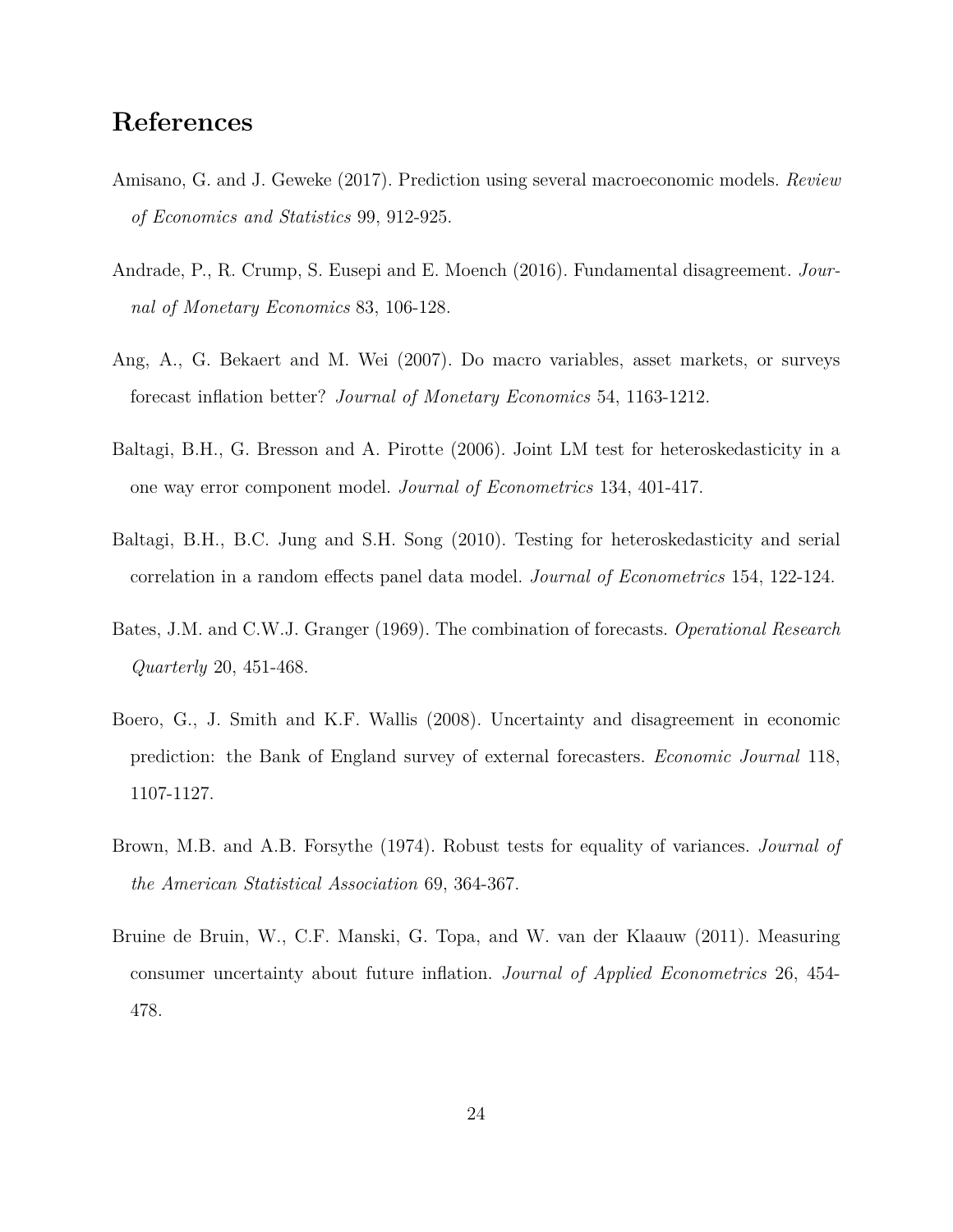- <span id="page-25-3"></span>Buckland, S.T., K.P. Burnham, and N.H. Augustin (1997). Model selection: an integral part of inference. *Biometrics* 53, 603-618.
- <span id="page-25-1"></span>Bunn, D. (1985). Statistical efficiency in the linear combination of forecasts. *International Journal of Forecasting* 1, 151-163.
- <span id="page-25-5"></span>Campbell, J.Y., M. Lettau, B.G. Malkiel and Y. Xu (2001). Have individual stocks become more volatile? An empirical exploration of idiosyncratic risk. *Journal of Finance* 56, 1-43.
- <span id="page-25-8"></span>Capistrán, C. and A. Timmermann (2009). Forecast combination with entry and exit of experts. *Journal of Business & Economic Statistics* 27, 429-440.
- <span id="page-25-10"></span>Carroll, C.D. (2003). Macroeconomic expectations of households and professional forecasters. *Quarterly Journal of Economics* 118, 269-298.
- <span id="page-25-7"></span>Chen, W.W. and R.S. Deo (2004). Power transformations to induce normality and their applications. *Journal of the Royal Statistical Society B* 66, 117-130.
- <span id="page-25-4"></span>Clark, T.E., M.W. McCracken, and E. Mertens (2020). Modeling time-varying uncertainty of multiple-horizon forecast errors. *Review of Economics and Statistics* 102, 17-33.
- <span id="page-25-0"></span>Clemen, R.T. (1989). Combining forecasts: a review and annotated bibliography. *International Journal of Forecasting* 5, 559-583.
- <span id="page-25-2"></span>Clemen, R. and R. Winkler (1986). Combining economic forecasts. *Journal of Business and Economic Statistics* 4, 39-46.
- <span id="page-25-6"></span>Clements, M.P. (2014). Forecast uncertainty - ex ante and ex post: U.S. inflation and output growth. *Journal of Business & Economic Statistics* 32, 206-216.
- <span id="page-25-9"></span>Clements, M.P. and A.B. Galvao (2017). Model and survey estimates of the term structure of US macroeconomic uncertainty. *International Journal of Forecasting* 33, 591-604.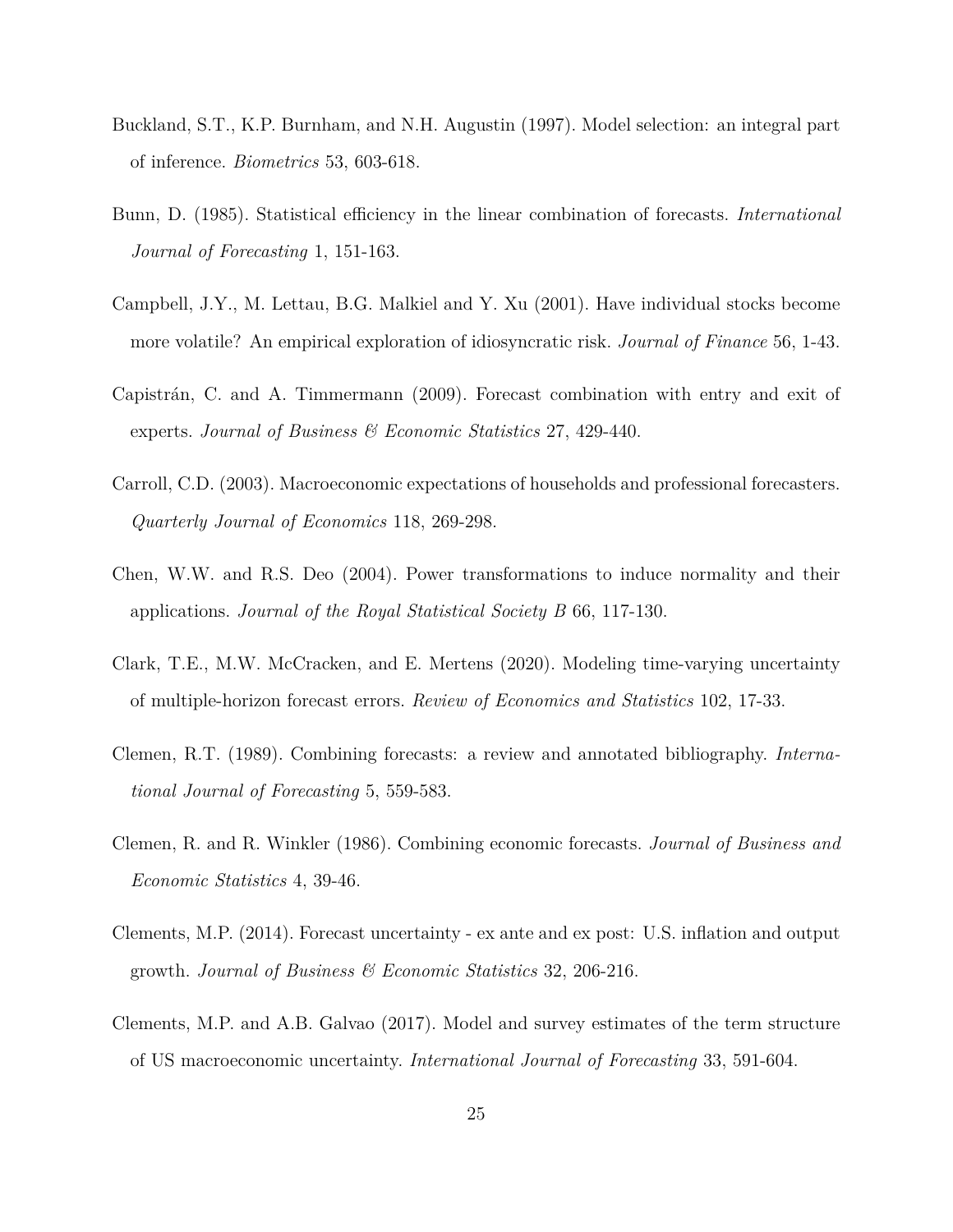- <span id="page-26-7"></span>Coibion, O. and Y. Gorodnichenko (2015). Is the Phillips curve alive and well after all? Inflation expectations and the missing disinflation. *American Economic Journal: Macroeconomics* 7, 197-232.
- <span id="page-26-8"></span>Deaton, A. (1985). Panel data from time series of cross-sections. *Journal of Econometrics* 30, 109-126.
- <span id="page-26-2"></span>Davies, A. and K. Lahiri (1995). A new framework for analyzing survey forecasts using three-dimensional panel data. *Journal of Econometrics* 68, 205-227.
- <span id="page-26-6"></span>Davies, A. and K. Lahiri (1999). Re-examining the rational expectations hypothesis using panel data on multiperiod forecasts. In Hsiao, C., K. Lahiri, L-F Lee, and H.M. Pesaran (eds.), *Analysis of Panels and Limited Dependent Variable Models*, Cambridge University Press, 226-254.
- <span id="page-26-0"></span>Diebold, F.X. and J.A. Lopez (1996). Forecast evaluation and combination. In Maddala, G.S. and C.R. Rao (eds.), *Handbook of Statistics*, volume 14, Amsterdam: North-Holland, 241-268.
- <span id="page-26-1"></span>Draper, D. (1995). Assessment and propagation of model uncertainty. *Journal of the Royal Statistical Society B* 57, 45-97.
- <span id="page-26-5"></span>Engelberg, J., C.F. Manski and J. Williams (2011). Assessing the temporal variation of macroeconomic forecasts by a panel of changing composition. *Journal of Applied Econometrics* 26, 1059-1078.
- <span id="page-26-3"></span>Gaglianone, W.P. and L.R. Lima (2012). Constructing density forecasts from quantile regressions. *Journal of Money, Credit and Banking* 44, 1589-1607.
- <span id="page-26-4"></span>Gastwirth, J.L., G.R. Gel and W. Miao (2009). The impact of Levene's test of equality of variances on statistical theory and practice. *Statistical Sciences* 24, 343-360.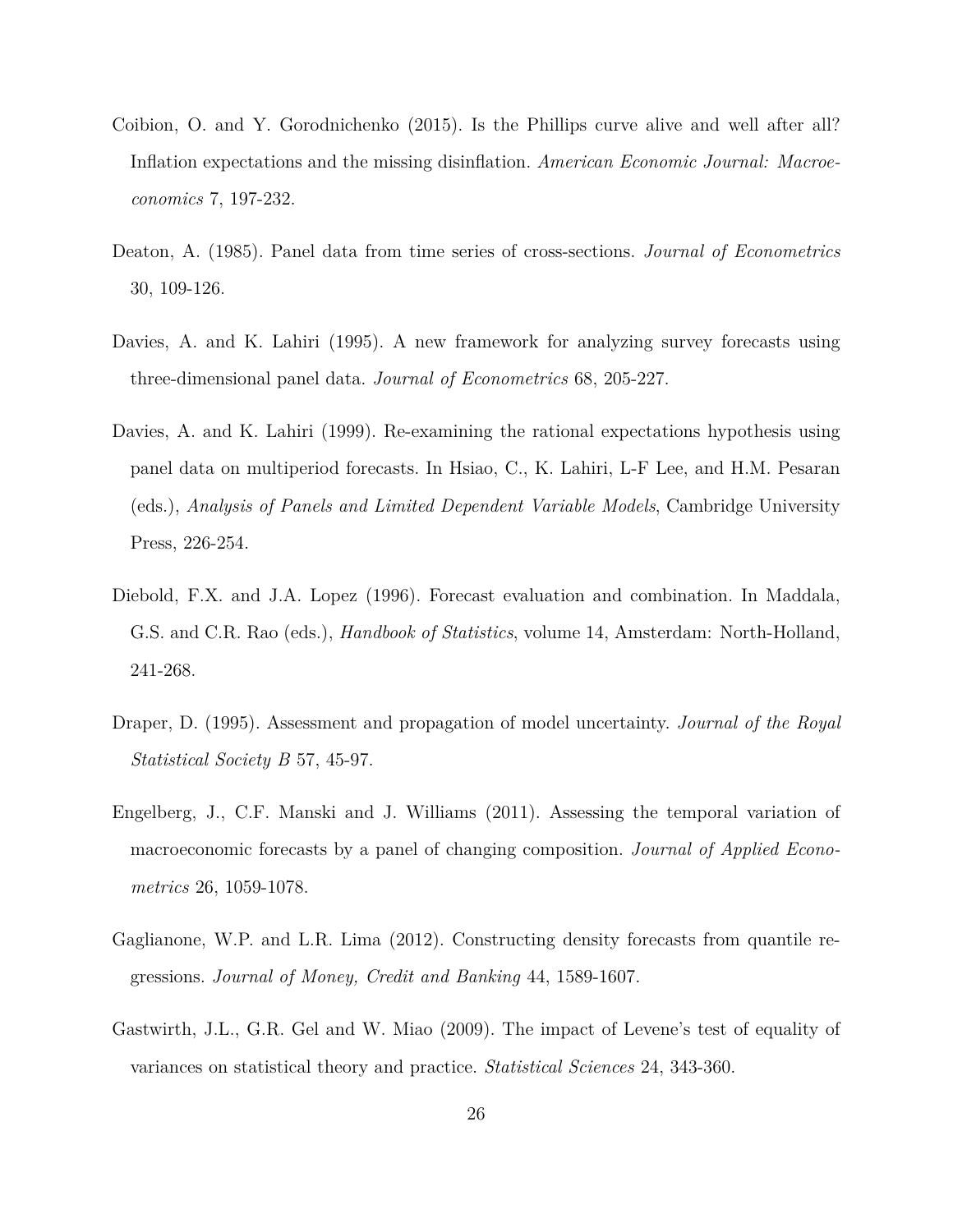- <span id="page-27-10"></span>Genre, V., G. Kenny, A. Meyler and A. Timmermann (2013). Combining expert forecasts: can anything beat the simple average? *International Journal of Forecasting* 29, 108-121.
- <span id="page-27-7"></span>Geweke J. and G. Amisano (2014). Analysis of variance for Bayesian inference. *Econometric Reviews*, 33, 270-288.
- <span id="page-27-6"></span>Giordani, P. and P. Söderlind (2003). Inflation forecast uncertainty. *European Economic Review* 47, 1037-1059.
- <span id="page-27-2"></span>Granger, C.W.J. (1989). Combining forecasts: twenty years later. *Journal of Forecasting* 8, 167-173.
- <span id="page-27-1"></span>Granger, C.W.J. and Y. Jeon (2004). Thick modeling. *Economic Modelling* 21, 323-343.
- <span id="page-27-0"></span>Gupta, S. and P. Wilton (1987). Combination of forecasts: an extension. *Management Science* 33, 356-372.
- Hall, P. and C.C. Heyde (1980). *Martingale Limit Theory and its Application*. Academic Press, New York.
- <span id="page-27-4"></span>Hansen, B.E. (2008). Least squares forecast averaging. *Journal of Econometrics* 146, 342-350.
- <span id="page-27-3"></span>Hendry, D.F. and M.P. Clements (2004). Pooling of forecasts. *Econometrics Journal* 7, 1-31.
- <span id="page-27-9"></span>Hsiao, C. and M.H. Pesaran (2008). Random coefficient panel data models. In Matyas, L. and P. Sevestre (eds.), *The Econometrics of Panel Data: Fundamentals and Recent Developments in Theory and Practice*. Springer, 3rd edition.
- <span id="page-27-8"></span>Iachine, I., H.C. Peterson, and K.O. Kyvik (2010). Robust tests for the equality of variances for clustered data. *Journal of Statistical Computation and Simulation* 80, 365-377.
- <span id="page-27-5"></span>Issler, J.V. and L.R. Lima (2009). A panel data approach to economic forecasting: the bias-corrected average forecast. *Journal of Econometrics* 152, 153-164.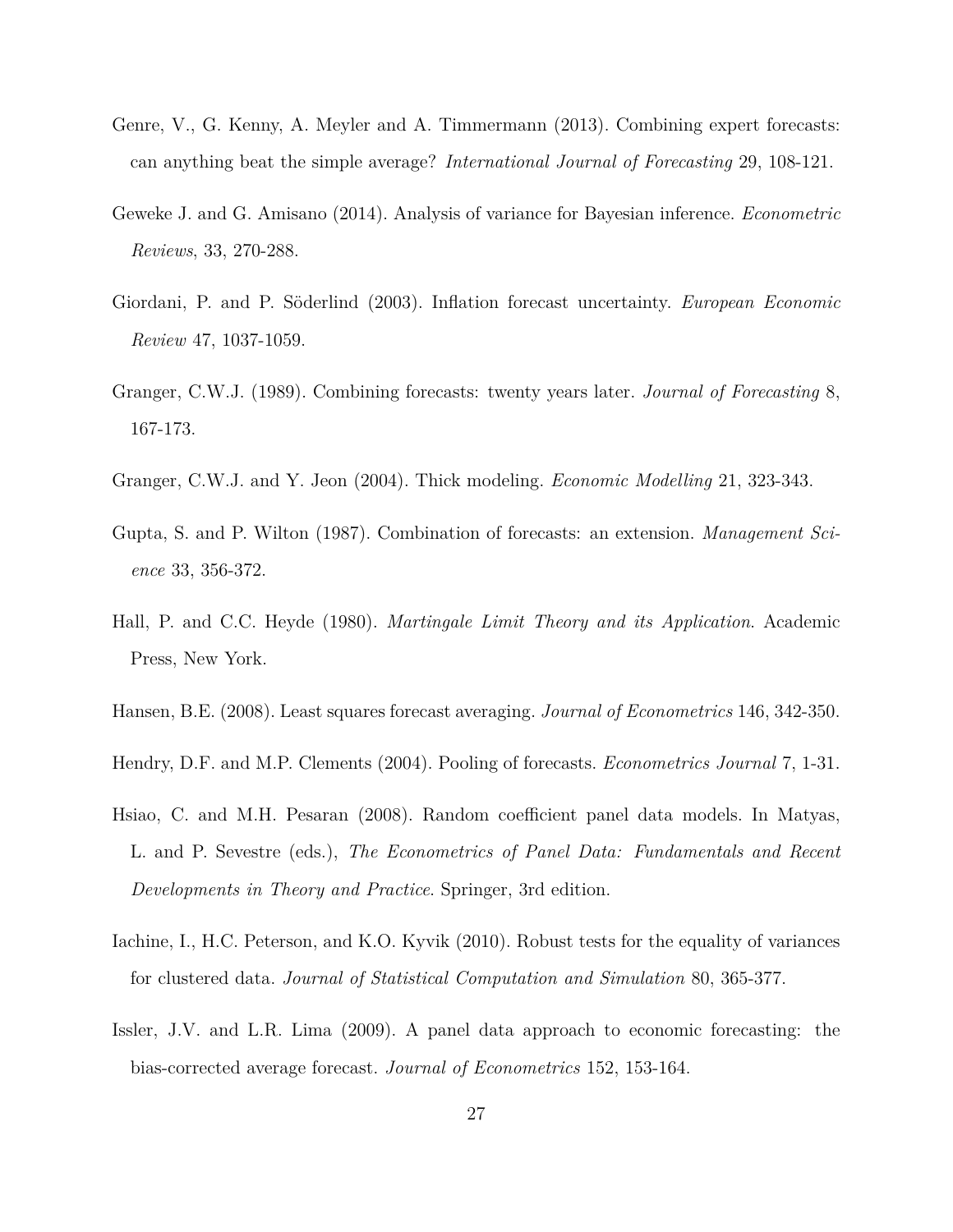- <span id="page-28-2"></span>Jo, S. and R. Sekkel (2019). Macroeconomic uncertainty through the lens of professional forecasters. *Journal of Business & Economic Statistics* 37, 436-446.
- <span id="page-28-5"></span>Jurado, K., S.C. Ludvigson and S. Ng (2015). Measuring uncertainty. *American Economic Review* 105, 1177-1216.
- <span id="page-28-3"></span>Lahiri, K. and X. Sheng (2008). Evolution of forecast disagreement in a Bayesian learning model. *Journal of Econometrics* 144, 325-340.
- <span id="page-28-4"></span>Lahiri, K. and X. Sheng (2010). Measuring forecast uncertainty by disagreement: the missing link. *Journal of Applied Econometrics* 25, 514-538.
- Lahiri, K., H. Peng and X. Sheng (2020). Measuring Uncertainty of a Combined Forecast and Some Tests for Forecaster Heterogeneity. CESifo Working Paper No. 8810.
- <span id="page-28-8"></span>Lahiri, K., H. Peng and Y. Zhao (2017). On-line learning and forecast combination in unbalanced panels. *Econometric Reviews* 36, 257-288.
- <span id="page-28-9"></span>Lahiri, K. and Y. Zhao (2016). Determinants of consumer sentiment over business cycles: evidence from the US surveys of consumers. *Journal of Business Cycle Research* 12, 187- 215.
- <span id="page-28-1"></span>Leamer, E.E. (1978). *Specification Searches: Ad Hoc Inference with Non Experimental Data*, John Wiley and Sons, Inc.
- <span id="page-28-6"></span>Levene, H. (1960). Robust tests for equality of variances. In Olkin, I. (ed.), *Contributions to Probability and Statistics* 278-292. Stanford University Press.
- <span id="page-28-7"></span>Little, R.J.A. and D.B. Rubin (2002). *Statistical Analysis with Missing Data*, 2nd Edition.
- <span id="page-28-0"></span>Makridakis, S. (1989). Why combining works? *International Journal of Forecasting* 5, 601- 603.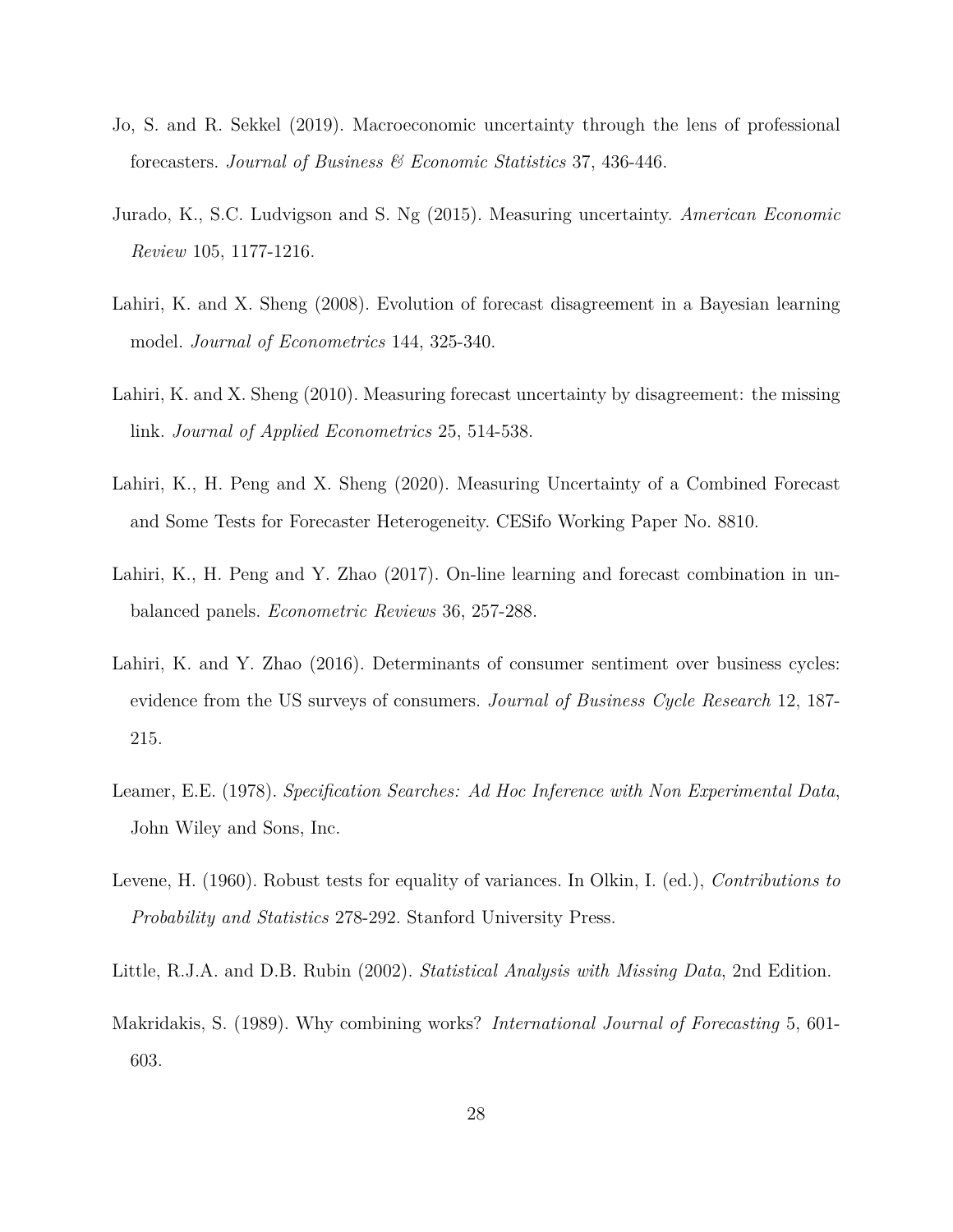- <span id="page-29-1"></span>Manski, C.F. (2011). Interpreting and combining heterogeneous survey forecasts. In Clements, M.P. and D.F. Hendry (eds.), *Oxford Handbook of Economic Forecasting* 457- 472, Oxford University Press.
- <span id="page-29-2"></span>Newbold, P. and D.I. Harvey (2001). Forecast combination and encompassing. In Clements, M.P. and D.F. Hendry (eds.) *A Companion to Economic Forecasting*, Blackwell, Oxford.
- <span id="page-29-7"></span>Ozturk, E. and X.S. Sheng (2018). Measuring global and country-specific uncertainty. *Journal of International Money and Finance* 88, 276-295.
- <span id="page-29-0"></span>Palm, F.C. and A. Zellner (1992). To combine or not to combine? Issues of combining forecasts. *Journal of Forecasting* 11, 687-701.
- <span id="page-29-4"></span>Patton, A.J. and A. Timmermann (2010). Why do forecasters disagree? Lessons from the term structure of cross-sectional dispersion. *Journal of Monetary Economics* 57, 803-820.
- <span id="page-29-8"></span>Patton, A.J. and A. Timmermann (2011). Predictability of output growth and inflation: a multi-horizon survey approach. *Journal of Business & Economic Statistics* 29, 397-410.
- <span id="page-29-6"></span>Pesaran, M.H. (1987). The limits to rational expectations. Basil Blackwell, Oxford.
- <span id="page-29-5"></span>Pesaran, M.H. and M. Weale (2006). Survey expectations. In Elliott, G., C.W.J. Granger and A. Timmermann (eds.), *Handbook of Economic Forecasting* 1, 715-776, Elsevier.
- <span id="page-29-9"></span>Pesaran, M.H. and T. Yamagata (2008). Testing slope homogeneity in large panels. *Journal of Econometrics* 142, 50-93.
- Phillips, P.C.B. and H.R. Moon (1999). Linear regression limit theory for nonstationary panel data. *Econometrica* 67, 1057-1111.
- <span id="page-29-3"></span>Reifschneider, D. and P. Tulip (2019). Gauging the uncertainty of the economic outlook using historical forecasting errors: The Federal Reserve's approach. *International Journal of Forecasting* 35, 1564-1582.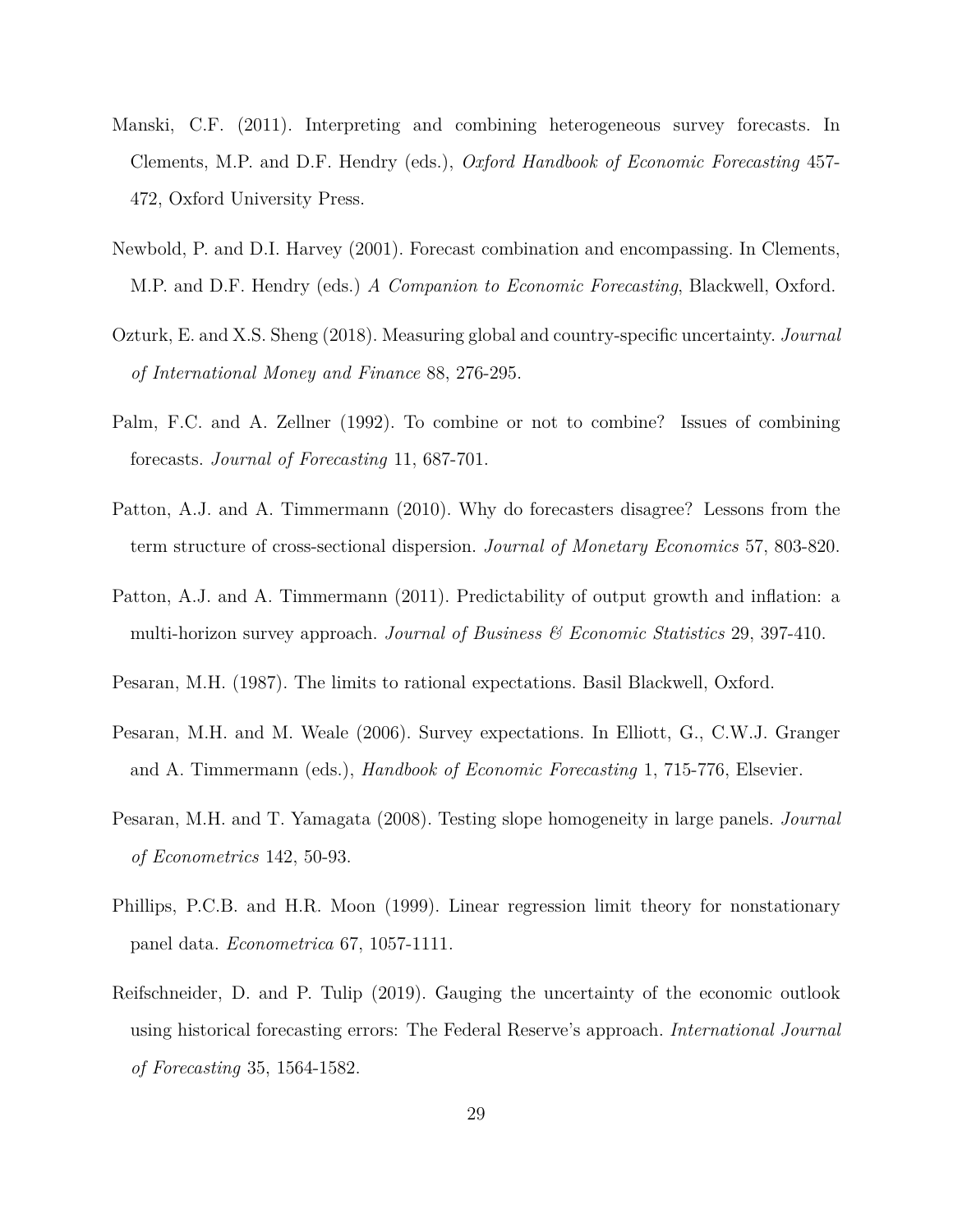- <span id="page-30-3"></span>Rossi, B. and T. Sekhposyan (2015). Macroeconomic uncertainty indices based on nowcast and forecast error distributions. *American Economic Review* 105, 650-655.
- <span id="page-30-2"></span>Smith, J. and K.F. Wallis (2009). A simple explanation of the forecast combination puzzle. *Oxford Bulletin of Economics and Statistics* 71, 331-355.
- <span id="page-30-5"></span>Souleles, N.S. (2004). Expectations, heterogeneous forecast errors, and consumption: micro evidence from the Michigan consumer sentiment surveys. *Journal of Money, Credit and Banking* 36, 39-72.
- <span id="page-30-0"></span>Timmermann, A. (2006). Forecast combinations. In Elliott, G., C.W.J. Granger and A. Timmermann (eds.), *Handbook of Economic Forecasting*. Elsevier, 135-196.
- <span id="page-30-1"></span>Wei, X. and Y. Yang (2012). Robust forecast combinations. *Journal of Econometrics* 166, 224-236.
- <span id="page-30-4"></span>Yucel, R.M. (2011). Inference by multiple imputation under random coefficients and random covariances model. *Statistical Modelling* 11, 351-370.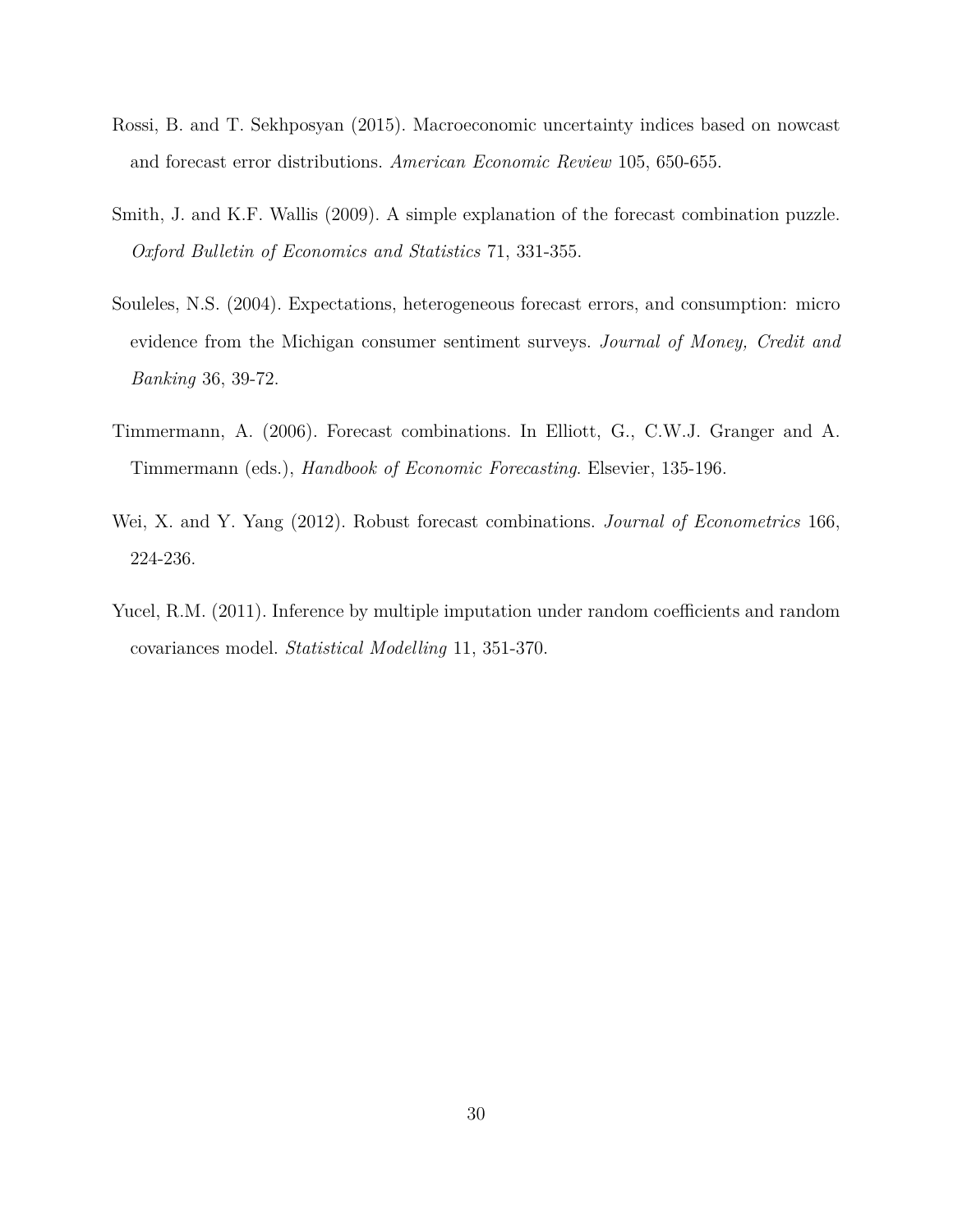|        |           | $\sigma_{\rm s}^2=0.05$ |        |       | $\sigma_{\varepsilon}^2 = 0.25$ |       |                                             | $\sigma_{\rm s}^2 = 1.25$ |       |           |
|--------|-----------|-------------------------|--------|-------|---------------------------------|-------|---------------------------------------------|---------------------------|-------|-----------|
|        |           | $n=20$                  | $n=60$ |       |                                 |       | $n=120$ $n=20$ $n=60$ $n=120$ $n=20$ $n=60$ |                           |       | $n = 120$ |
| DGP I  | $T=20$    | 0.065                   | 0.049  | 0.043 | 0.067                           | 0.046 | 0.047                                       | 0.066                     | 0.047 | 0.041     |
|        | $T=60$    | 0.075                   | 0.052  | 0.054 | 0.074                           | 0.051 | 0.051                                       | 0.076                     | 0.053 | 0.051     |
|        | $T = 120$ | 0.078                   | 0.059  | 0.051 | 0.080                           | 0.057 | 0.050                                       | 0.074                     | 0.058 | 0.054     |
| DGP II | $T=20$    | 0.136                   | 0.061  | 0.055 | 0.137                           | 0.065 | 0.054                                       | 0.138                     | 0.061 | 0.052     |
|        | $T=60$    | 0.143                   | 0.067  | 0.056 | 0.147                           | 0.070 | 0.055                                       | 0.137                     | 0.067 | 0.058     |
|        | $T = 120$ | 0.148                   | 0.073  | 0.062 | 0.138                           | 0.066 | 0.060                                       | 0.142                     | 0.070 | 0.056     |

Table 1: Size of  $Z_{nT}^{bsc}$  test

Note: Rejection rates of  $Z_{nT}^{bsc}$  test under  $H_0: \sigma_{\varepsilon i}^2 = \sigma_{\varepsilon}^2$  for all *i* at the 5% nominal level based on two-sided  $N(0,1)$  test and 5000 replications. We consider all combinations of  $T = 20, 60, 120$  and  $n = 20, 60, 120$ . Data are generated according to  $e_{it} = \lambda_t + \varepsilon_{it}$ .  $\lambda_t$  is generated as a moving average process of order one such that  $\lambda_t = \xi_t - 0.5\xi_{t-1}$ , with  $\xi_t \stackrel{iid}{\sim} U(-1,1)$ .  $\varepsilon_{it}$  are randomly generated from either a normal distribution  $N(0, \sigma_{\varepsilon i}^2)$  under DGP 1, or a uniform distribution  $U(-$ √ 3*σεi,* √  $3\sigma_{\varepsilon i}$ ) under DGP 2. To assess the size of our tests, we let  $\sigma_{\varepsilon i}^2 = \sigma_{\varepsilon}^2$  for all *i* and set  $\sigma_{\varepsilon}^2 = 0.05, 0.25,$  and 1.25, respectively.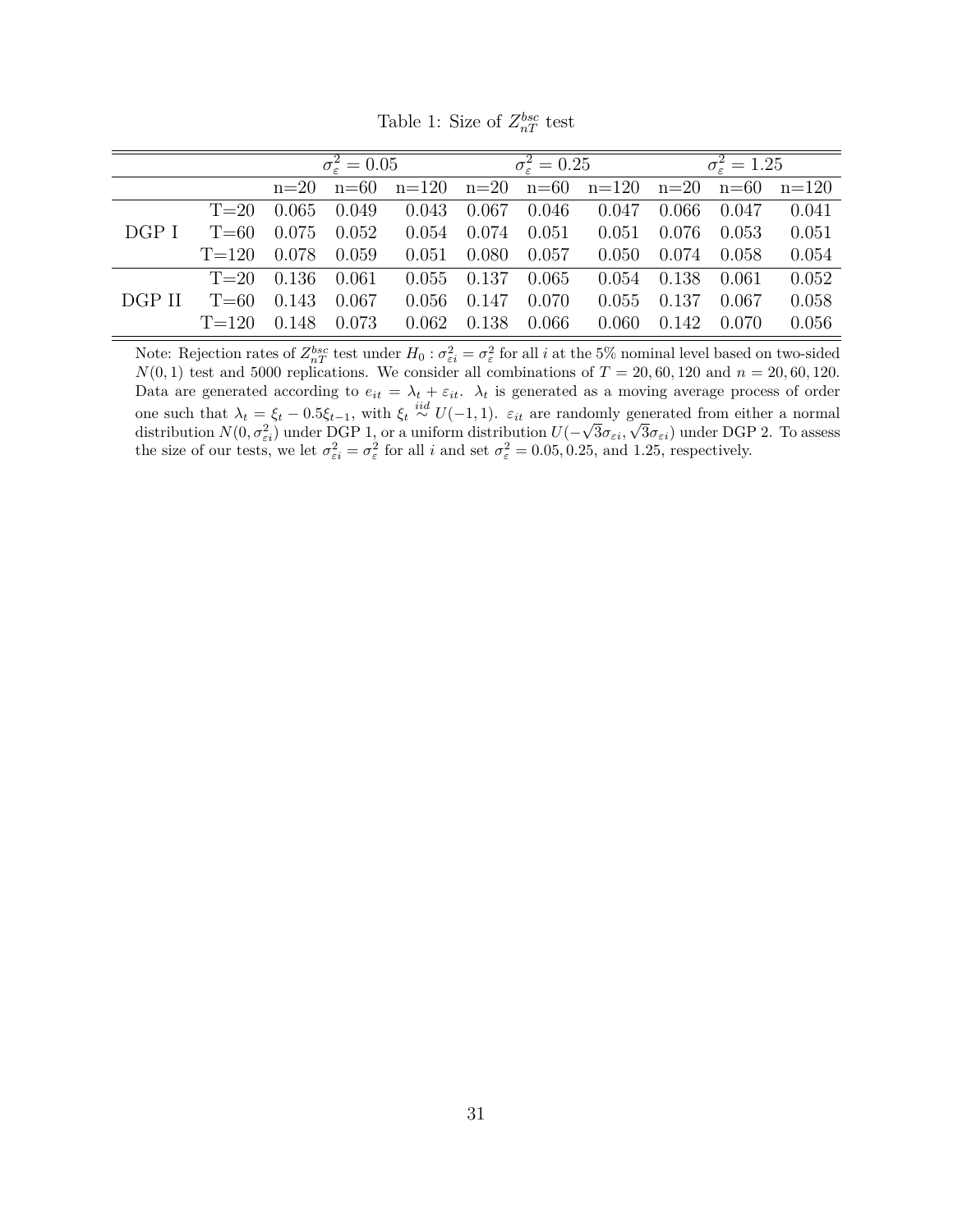|        |           |           | $r=0.3$ |        |         | $r=0.5$ |        |         | $r=0.7$ |        |         |
|--------|-----------|-----------|---------|--------|---------|---------|--------|---------|---------|--------|---------|
|        |           |           | $n=20$  | $n=60$ | $n=120$ | $n=20$  | $n=60$ | $n=120$ | $n=20$  | $n=60$ | $n=120$ |
|        |           | $T=20$    | 0.16    | 0.25   | 0.42    | 0.26    | 0.50   | 0.77    | 0.37    | 0.73   | 0.95    |
|        | $p = 0.3$ | $T = 60$  | 0.55    | 0.92   | 1.00    | 0.85    | 1.00   | 1.00    | 0.96    | 1.00   | 1.00    |
|        |           | $T = 120$ | 0.93    | 1.00   | 1.00    | 1.00    | 1.00   | 1.00    | 1.00    | 1.00   | 1.00    |
|        |           | $T=20$    | 0.43    | 0.83   | 0.99    | 0.74    | 0.99   | 1.00    | 0.91    | 1.00   | 1.00    |
| DGP I  | $p = 0.5$ | $T=60$    | 0.99    | 1.00   | 1.00    | 1.00    | 1.00   | 1.00    | 1.00    | 1.00   | 1.00    |
|        |           | $T = 120$ | 1.00    | 1.00   | 1.00    | 1.00    | 1.00   | 1.00    | 1.00    | 1.00   | 1.00    |
|        |           | $T=20$    | 0.82    | 1.00   | 1.00    | 0.99    | 1.00   | 1.00    | 1.00    | 1.00   | 1.00    |
|        | $p = 0.7$ | $T=60$    | 1.00    | 1.00   | 1.00    | 1.00    | 1.00   | 1.00    | 1.00    | 1.00   | 1.00    |
|        |           | $T = 120$ | 1.00    | 1.00   | 1.00    | 1.00    | 1.00   | 1.00    | 1.00    | 1.00   | 1.00    |
|        | $p = 0.3$ | $T=20$    | 0.50    | 0.79   | 0.97    | 0.75    | 0.98   | 1.00    | 0.90    | 1.00   | 1.00    |
|        |           | $T=60$    | 0.98    | 1.00   | 1.00    | 1.00    | 1.00   | 1.00    | 1.00    | 1.00   | 1.00    |
|        |           | $T = 120$ | 1.00    | 1.00   | 1.00    | 1.00    | 1.00   | 1.00    | 1.00    | 1.00   | 1.00    |
|        |           | $T=20$    | 0.94    | 1.00   | 1.00    | 1.00    | 1.00   | 1.00    | 1.00    | 1.00   | 1.00    |
| DGP II | $p = 0.5$ | $T=60$    | 1.00    | 1.00   | 1.00    | 1.00    | 1.00   | 1.00    | 1.00    | 1.00   | 1.00    |
|        |           | $T = 120$ | 1.00    | 1.00   | 1.00    | 1.00    | 1.00   | 1.00    | 1.00    | 1.00   | 1.00    |
|        |           | $T=20$    | 1.00    | 1.00   | 1.00    | 1.00    | 1.00   | 1.00    | 1.00    | 1.00   | 1.00    |
|        | $p = 0.7$ | $T = 60$  | 1.00    | 1.00   | 1.00    | 1.00    | 1.00   | 1.00    | 1.00    | 1.00   | 1.00    |
|        |           | $T = 120$ | 1.00    | 1.00   | 1.00    | 1.00    | 1.00   | 1.00    | 1.00    | 1.00   | 1.00    |

Table 2: Power of  $Z_{nT}^{bsc}$  test

Note: See Table 1. Under DGP I,  $\varepsilon_{it} \sim N(0, \sigma_{\varepsilon_i}^2)$ ; under DGP II,  $\varepsilon_{it} \sim U(-$ √  $3\sigma_{\varepsilon i}$ √  $3\sigma_{\varepsilon_i}$ ), where  $\sigma_{\varepsilon}^2 = 0.05$ . *r* measures the percentage of  $\sigma_{\varepsilon_i}^2$  that differ from  $\sigma_{\varepsilon}^2$ . *p* measures the magnitude of the deviation of  $\sigma_{\varepsilon_i}^2$  from  $\sigma_{\varepsilon}^2$  on the whole.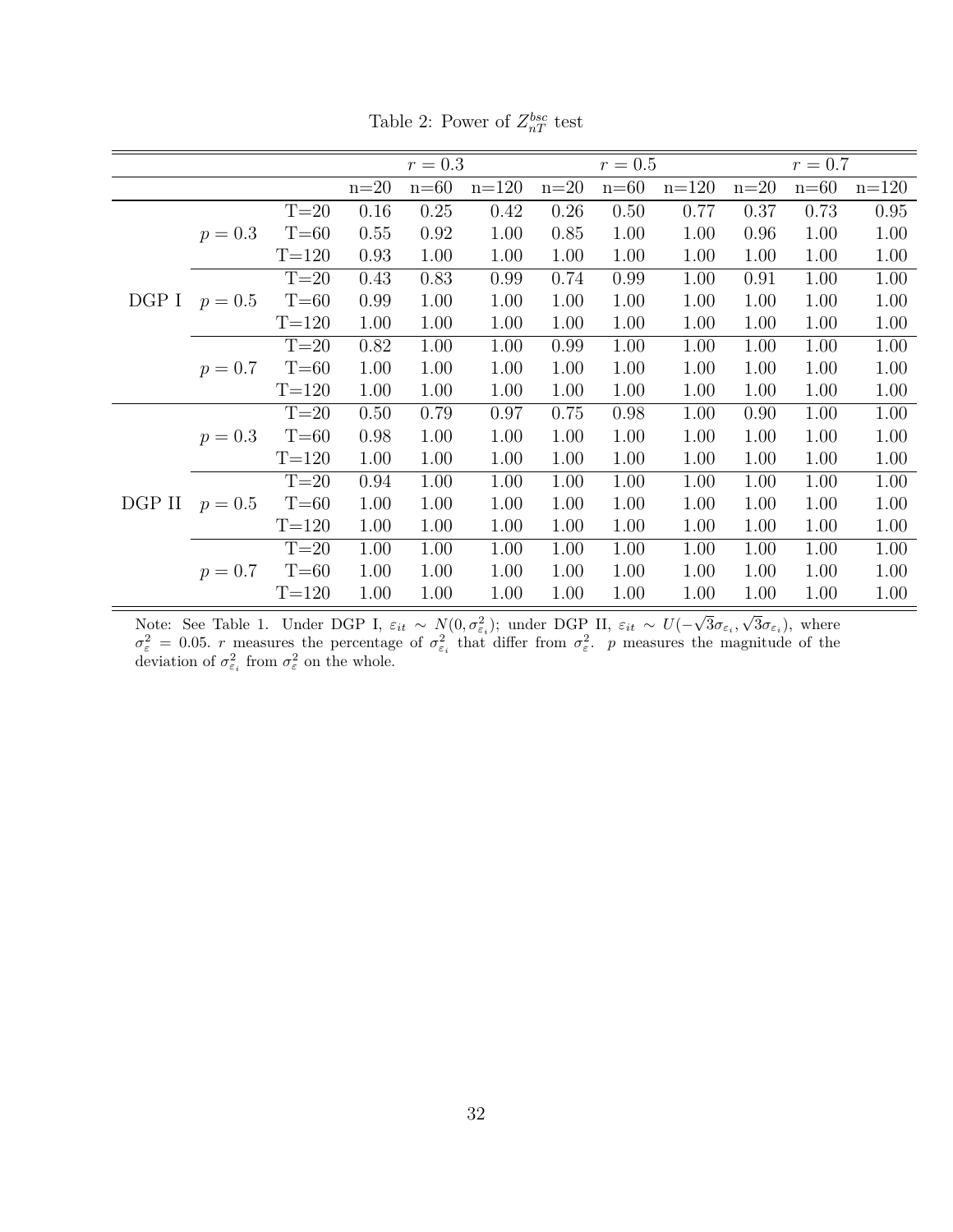| Horizon         | $RMSE_{AF}$ | $RMSE_{RT}$ | $RMSE_{LPS}$ | $Z_{nT}^o$ | $Z_{nT}^{bsc}$ |
|-----------------|-------------|-------------|--------------|------------|----------------|
| 1-quarter ahead | 0.830       | 1.158       | 1.167        | $4.340***$ | $4.278***$     |
| 2-quarter ahead | 0.923       | 1.135       | 1.140        | $3.857***$ | $3.888***$     |
| 3-quarter ahead | 0.977       | 1.187       | 1.196        | $3.786***$ | $3.971***$     |
| 4-quarter ahead | 1.002       | 1.215       | 1.226        | $3.564***$ | $3.776***$     |
| 5-quarter ahead | 1.064       | 1.295       | 1.305        | $2.196**$  | $2.258**$      |

Table 3: Measures of historical uncertainty in SPF inflation forecasts

Note: *RMSEAF* is the conventional uncertainty measure in equation [\(7\)](#page-10-2), *RMSERT* is the [Reifschneider](#page-29-3) [and Tulip](#page-29-3) [\(2019\)](#page-29-3)'s uncertainty measure in equation [\(8\)](#page-10-3) and  $RMSE_{LPS}$  is our suggested uncertainty measure in equation [\(6\)](#page-9-0). In testing the null hypothesis that *RMSERT* is the same as *RMSELP S*, the original test statistic  $Z_{nT}^o$  is defined in Theorem 2, and  $Z_{nT}^{bsc}$  is the bias and skewness corrected test statistic as defined in Theorem 3. The actual inflation rate for 1991-2017 is taken from the first quarterly release of Federal Reserve Bank of Philadelphia "real-time" data set. The inflation forecasts are taken from the Survey of Professional Forecasters from 1991:Q1 until 2017:Q3. \*\*\* and \*\* indicate significance at the 1% and 5% level, respectively.

Table 4: Measures of historical uncertainty in SPF output growth forecasts

| Horizon         | $RMSE_{AF}$ | $RMSE_{RT}$ | $RMSE_{LPS}$ | $Z_{nT}^o$ | $Z_{nT}^{bsc}$                      |
|-----------------|-------------|-------------|--------------|------------|-------------------------------------|
| 1-quarter ahead | 1.402       | 1.638       | 1.642        | $3.558***$ | $3.51$ <sup><math>+</math>***</sup> |
| 2-quarter ahead | 1.738       | 1.920       | 1.922        | $3.744***$ | $3.716***$                          |
| 3-quarter ahead | 1.913       | 2.080       | 2.082        | $2.612***$ | $2.591***$                          |
| 4-quarter ahead | 2.055       | 2.245       | 2.249        | $-0.107$   | $-0.003$                            |
| 5-quarter ahead | 2.104       | 2.269       | 2.272        | 0.566      | 0.671                               |

Note: See Table 3. The actual output growth rate for 1991-2017 is taken from the first quarterly release of Federal Reserve Bank of Philadelphia "real-time" data set. The output growth forecasts used in this study are taken from the Survey of Professional Forecasters from 1991:Q1 until 2017:Q3. \*\*\* indicates significance at the 1% level.